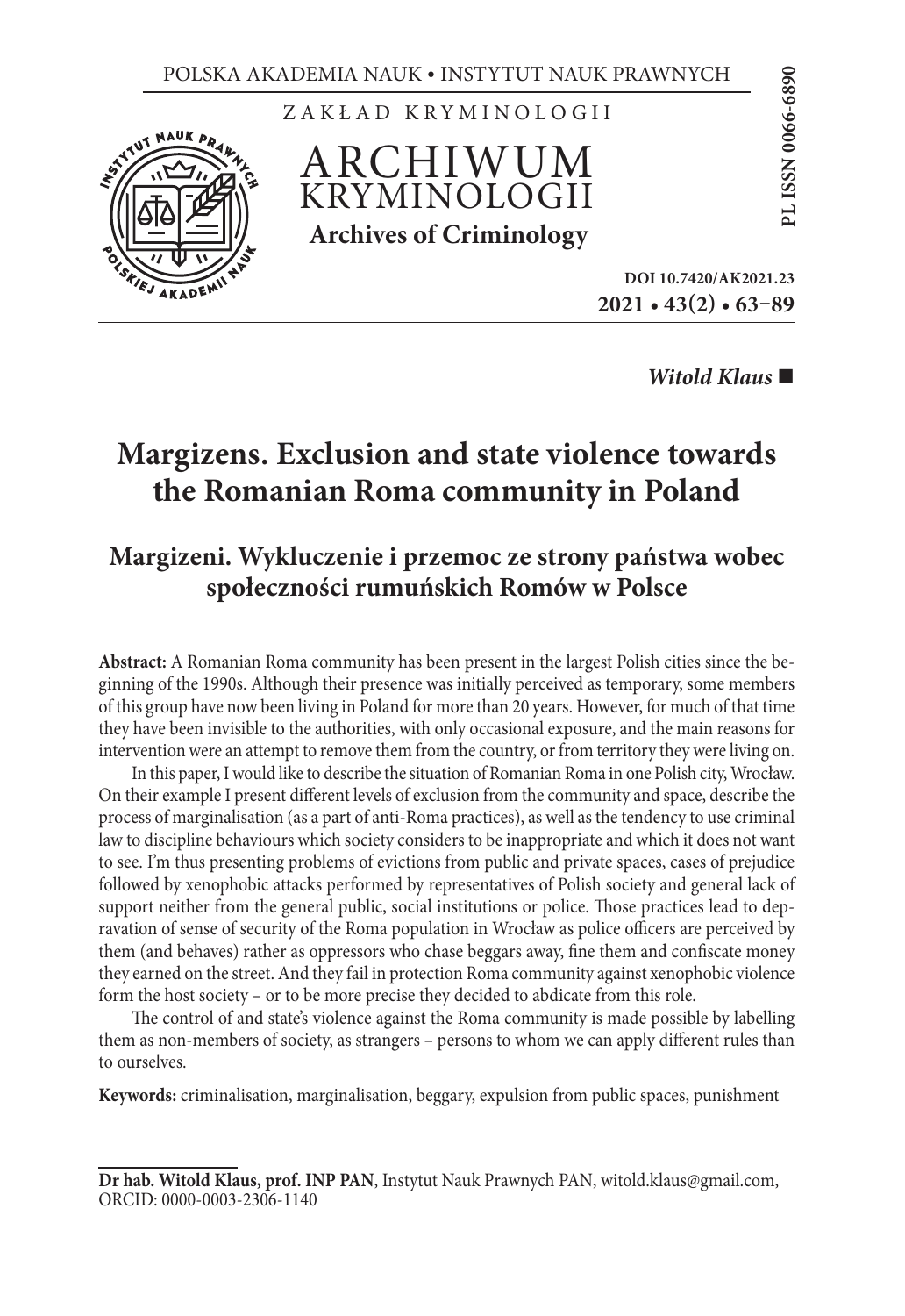**Abstrakt:** Społeczność rumuńskich Romów jest obecna w większych polskich miastach od początku lat 90. XX wieku. Chociaż ich pobyt uważany był za czasowy, okazało się, że niektórzy przedstawiciele tej grupy mieszkają w Polsce od ponad 20 lat. Przez większość tego czasu byli oni jednak niewidoczni dla polskich władz. Pojawiali się w orbicie ich spojrzenia jedynie sporadycznie i przede wszystkim w związku z próbami usunięcia ich – czy to wydalenia z Polski, czy też eksmisji z zajmowanej przez nich przestrzeni.

W niniejszym tekście chciałbym opisać sytuację rumuńskich Romów mieszkających w jednym z polskich miast – we Wrocławiu. Na ich przykładzie chcę pokazać sposoby wykluczania przedstawicieli tej społeczności zarówno ze społeczeństwa jako całości, jak i z przestrzeni publicznej. Opiszę proces marginalizacji rumuńskich Romów (jako przykład działań antyromskich), jak również używanie przepisów prawnokarnych do dyscyplinowania członków tej społeczności i korygowania ich zachowań – tych które polskie społeczeństwo uznało za niewłaściwe lub których po prostu nie chce oglądać. Pokażę zatem, jak wygląda proces wykluczania Romów z zarówno z przestrzeni publicznej, jak i z prywatnej (czy półpublicznej), podam przykłady uprzedzeń oraz przemocy motywowanej ksenofobią, której sprawcami są przedstawiciele polskiego społeczeństwa, opiszę także generalny brak wsparcia dla Romów – ze strony społeczeństwa, instytucji publicznych czy policji. Wszystkie te praktyki i działania prowadzą do pozbawienia przedstawicieli pochodzącej z Rumunii społeczności romskiej mieszkających we Wrocławiu poczucia bezpieczeństwa, bowiem policjanci są przez nich postrzegani (oraz zachowują się) raczej jako oprawcy, którzy przeganiają ich z publicznych miejsc, w których żebrzą, nakładają na nich grzywny oraz konfiskują pieniądze zarobione na ulicy. Jednocześnie nie zapewniają żadnej ochrony przed ksenofobiczną przemocą ze strony społeczeństwa – czy też, by być bardziej precyzyjnym, uznali, że nie będą występowali w roli osób strzegących tę społeczność.

Wzmożona kontrola oraz przemoc ze strony przedstawicieli instytucji publicznych wobec społeczności rumuńskich Romów wynika z postrzegania ich (i naznaczenia ich) jako nie-członków społeczności, jako obcych, wobec których mogą być stosowane inne zasady niż w stosunku do przedstawicieli polskiego społeczeństwa.

**Słowa kluczowe:** kryminalizacja, marginalizacja, żebranie, kara, wykluczanie z przestrzeni publicznej

### **Introduction**

Modern neoliberal societies are becoming increasingly closed to all kinds of otherness, especially when this distinctive characteristic is connected with low class, colour of the skin or nationality (Webster 2008; Franko 2020; Pratt 2020). Any person defined and labelled as "different" is treated with suspicion, as if their mere presence in a particular place poses a potential danger (cultural, physical, religious, economic), especially if they are visible and if it is a public space. Their presence causes a certain cognitive dissonance – a stranger has found themselves in a space that does not belong to them, but belongs to us (Ahmed 2000). The only possible course of action, therefore, is to try to remove them from this place or at least reduce their visibility, to force them to hide. This "other" does not respect (in our understanding) our borders and the principles we profess (at least at the declaratory level), and they will never be able to accept and respect our rules and become one of us. The others, although we consider them meaningless and insig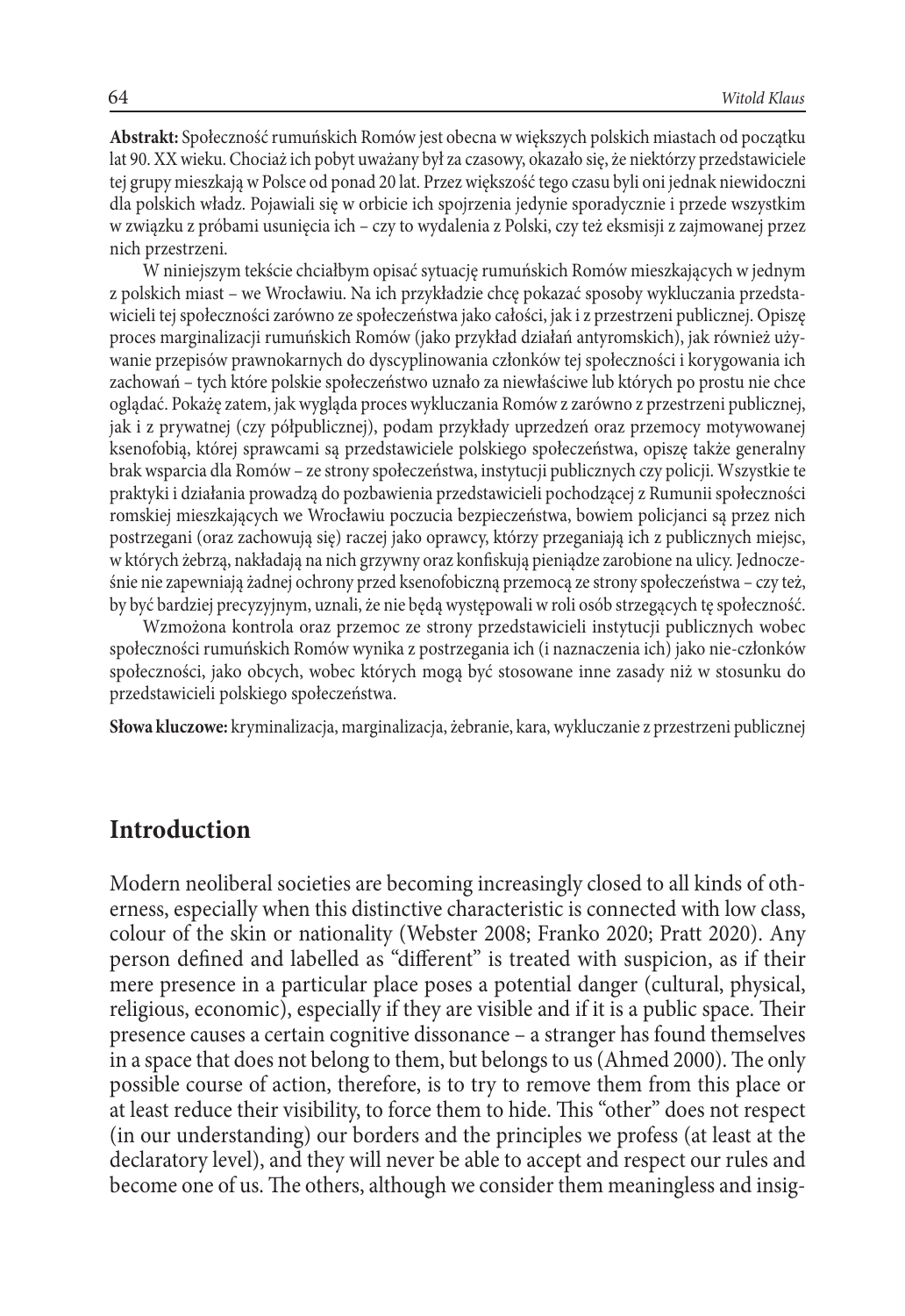nificant, make us feel threatened by their mere presence, afraid that they will taint, dirty or infect us (Douglas 1966: 36–41; Kristeva 1982: 1; Wardhaugh 2000: 113).

In particular, there is one group that ticks all the checkboxes in the definition of otherness – the Roma. They differ from the majority of European societies, especially from the "look" of the middle classes: they are often distinguished by their way of dressing, they are usually poor (sometimes even extremely poor), the shade of their skin colour differs from what is understood by as "a proper" White – in other words, they are not white enough (Fox, Morosanu, Szilassy 2012). All these qualities, together with their methods of earning a living, make them visible in the public space. Roma migrants are a group that, after Hanna Arendt, can be defined as people who

were welcomed nowhere and could be assimilated nowhere. Once they had left their homeland they remained homeless, once they had left their state they became stateless; once they had been deprived of their human rights they were rightless, the scum of the earth. (Arendt 1973: 267)

In this paper, I would like to describe the situation of the Romanian Roma who have been living in one Polish city, Wrocław. Using their example I would like to present the different levels of their exclusion from the community and space, describe the process of racializing and marginalizing them, as well as the tendency to use criminal law instruments to discipline their behaviour or even their manner of being, which Polish society considers to be inappropriate, and which it does not want to see. The control and punishment of Roma is made possible by their perception as non-members of society – persons to whom we can apply different rules than to ourselves and thus, we can defend ourselves against them rather than try to help them in any way we can (Garland 2001: 184–187). Constantly emphasizing the Roma's unbelonging, that is, making them into a "stranger", is one of the ways of fighting for power over a particular territory (i.e. streets in city centre). Owing to this treatment, they can be removed from a space as persons who do not have the right to stay there.

### **Who are the margizens and why were they created?**

At the heart of the debate on marginalisation and exclusion is the question of belonging and membership. The entire concept of social stratification depends on who is considered to be a member of a given community, when and upon what basis, but also whether this membership can be graded or taken away and in what situations. Membership may be formal, i.e. legal in nature, and may be associated with the possession of a document, e.g. passport. Membership of a political community is usually formally confirmed by citizenship. Membership can also be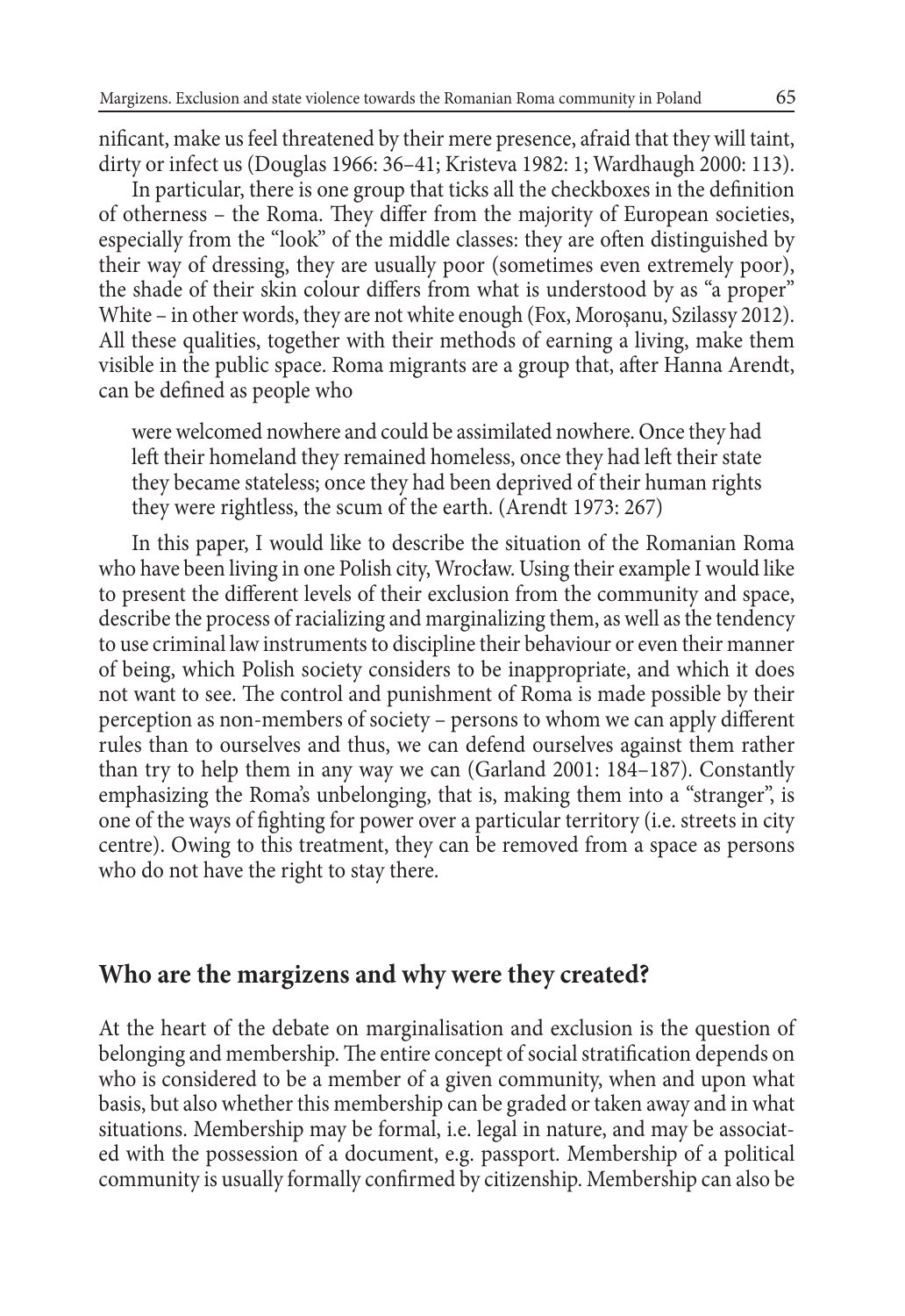informal, symbolic, discretionary and independent of formal affiliations, which means that while certain individuals or groups theoretically hold citizenship, they are denied the right to be part of the community, and deprived of certain rights (Kochenov 2019). Or vice versa (although this is less frequent) – despite their lack of formal membership, additional rights are granted to certain groups. The most important element of membership is the possession of rights.

A distinction between members and non-members, between citizens and denizens was proposed by Tomas Hammar (Hammar 2003). He gave the latter term a new meaning - connecting it to long-term migrants with a formal status that allows them to reside in a host country and thus granting them a certain set of rights, albeit strictly limited and regulated. However, these people do not have political rights and may therefore become the targets of political attacks, because they have nothing to protect them – they have no political representatives to look after their interests (and collect their votes). Their rights may also be revoked at any time. They are not allowed to join the club of members, i.e. citizens (Walzer 1983).

The group in between denizenship and a full citizenship in the EU consists of migrants from other EU countries who exercise their treaty rights of free movement. They hold EU citizenship, which makes their position stronger compared to immigrants from third countries – it allows them to stay, protects against deportation (to some extent), grants the right to work etc. But those rights are rarely extended to Roma. Despite holding citizenship of an EU country, they are denied recognition as citizens of Europe. They tend to be treated as stateless, people always on the move, as welfare tourists, and because of this they are denied the right to stay and settle in other EU countries (Sardelić 2019).

But the term denizen is sometimes also used to cover other social groups, not only migrants. They may even be second-class citizens. These are part of the precariat (Standing 2011) who, although formally entitled to a full set of rights, are in practice deprived of many of them. Marc Schuilenburg (2008; 2015), however, considered that certain groups of people in societies, ones that are seen primarily through the prism of their deep exclusion, deprivation of rights and making enemies of them, should be addressed by a separate term – "margizens", which covers all persons, regardless of their formal citizenship. While denizens have been granted certain rights and are in part considered to be members (one might call them half-way citizens), the margizens have been deprived of the rights to which they were entitled (usually being citizens of a particular country), or have been denied the title and rights of denizens. In general, they are characterized by the fact that

these people do not have entrance to collective goods, or public services, such as the provision of security. […] These margizens are left outside of the protected zones, without any rights, at the mercy of authorities they get in touch with: police, private security services, and so on. (Schuilenburg 2008: 363–364)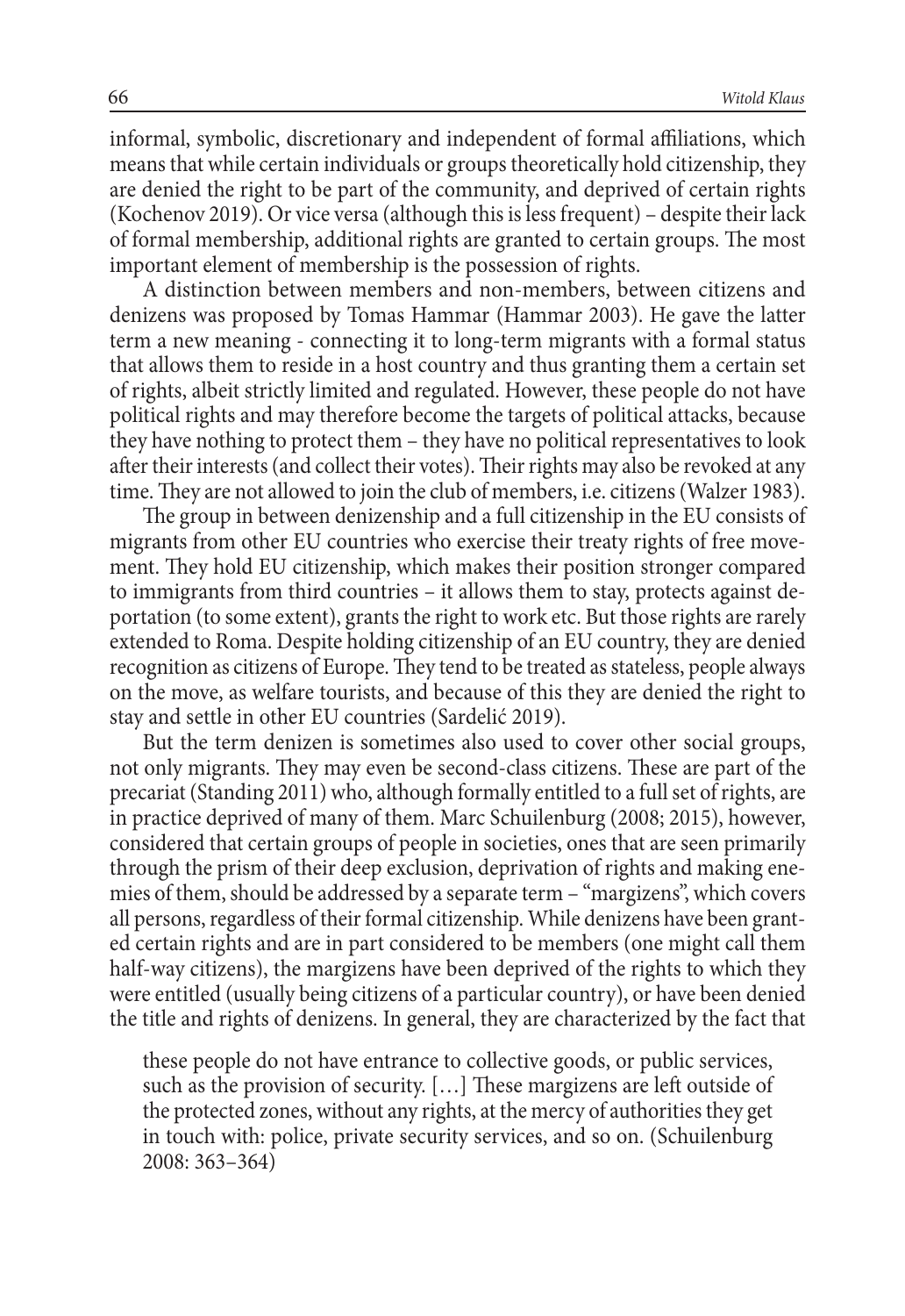From the perspective proposed by Schuilenburg, a combination of two elements is crucial. First, depriving or refusing to grant certain rights to a certain group of people, including access to various types of services, such as the free use of public spaces. Secondly, associating this group with danger and perceiving it as a social threat. This not only results in the representatives of this group being subject to control programmes and the use of penal measures against them, but it also deprives them of the protection of the services and public authorities that should protect them and ensure their safety. This leads to what the author calls "desolidarization of the security", i.e. to only granting the right to security to selected members of society while depriving others of it. This phenomenon has a strong class background, because margizens, as the name suggests, are people who have been pushed to the margin because of their often extreme state of poverty. This is an underclass which also includes certain groups of migrants, such as the undocumented or those with uncertain residence status (Schuilenburg 2015: 279–284). And although Schuilenburg in his deliberations does not refer to the Roma community, it seems that functioning of this particular group in contemporary European societies and its perception by them fits perfectly into the model created by him.

It is worth noting that protection from danger, aimed at ensuring the safety of an individual (or a specific group) and granting their personal or economic security, sometimes is made at the expense of another group. In such a situation, some groups are omitted, and security strategies may even be created and applied against certain social groups identified as dangerous. A certain kind of exclusivity is created, of these belonging to the "club", deserving of protection, and the rest, excluded, who are not only denied this protection, but through the label of dangerousness, are given even less security (Pratt 2020). This danger comes from the majority of society and the state which represents and protects it, forgetting that it should represent, or at least protect everyone – perhaps above all, the weakest members of society. Both the rights and security of individuals perceived as a threat are sacrificed on the altar of the "rich"; those 'threatening' individuals are usually poor or represent different minorities. To make this point even clearer, politicians could present members of excluded groups like the homeless as dangerous criminals, those a regular and law-abiding member of society should be scared of (Udvarhelyi 2014: 822–823). Thus public funds and law enforcement agencies are used to increase control over those already morally excluded margizens. In this way, instead of a protective service, the police turns into a persecution formation (Lemke 2001; Pratt 2020).

David Garland (2001) described this process as "criminalisation of the other". It has been progressing since the end of the 1990s in the countries of the Global North and consists of bringing the poor under ever greater control by formal public institutions – those connected with the implementation of criminal policy (the police, prosecutor's office, prisons), as well as those traditionally connected with social assistance and support, which are assigned the additional role and task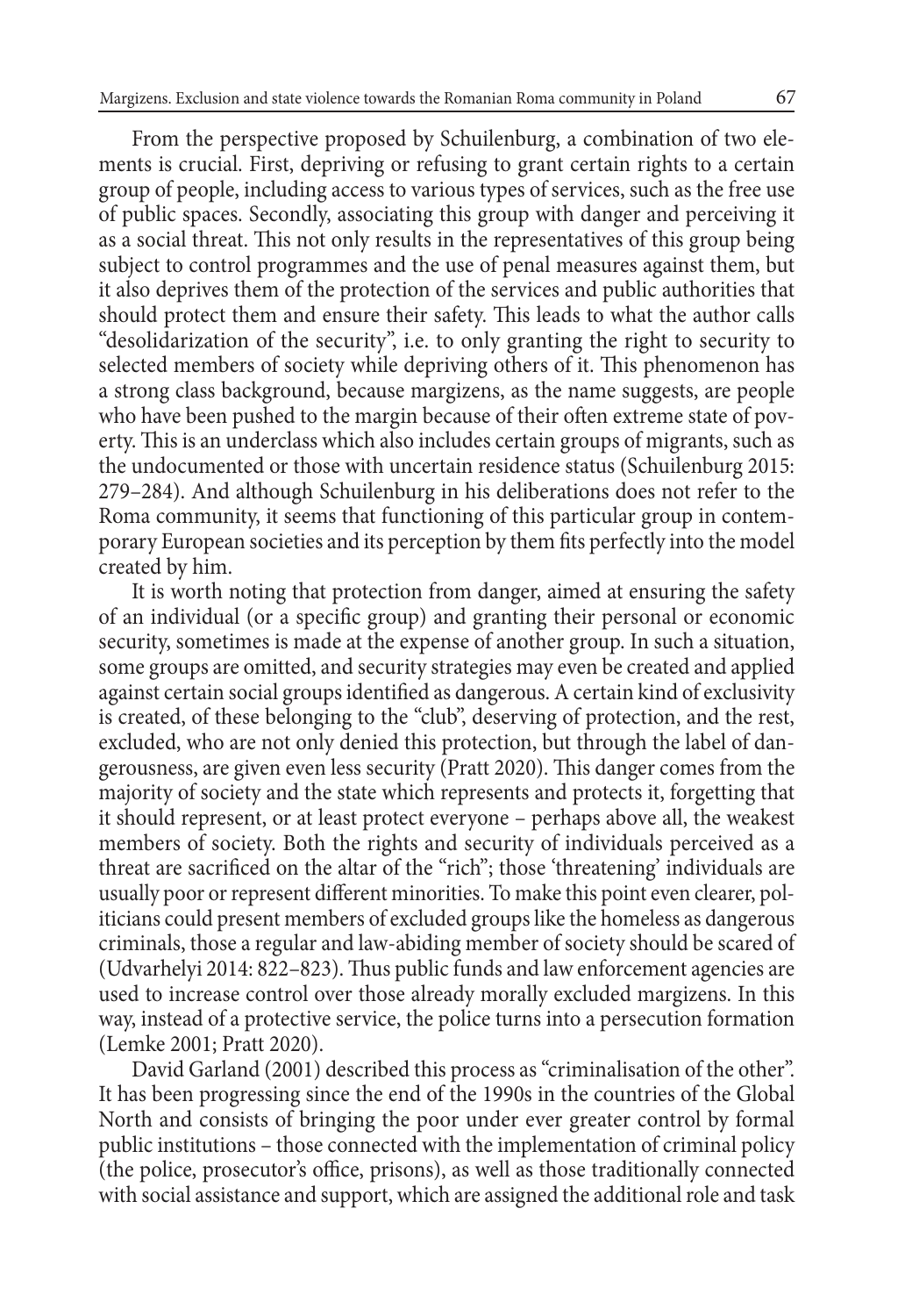of controlling their clients. In addition, the behaviour and customs of the poor and underclass are criminalised, including their way of life, such as homelessness (Pratt 2020: 186–195). At the same time, these people are publicly represented as a threat, and their state of poverty is painted as a situation for which they bear sole responsibility, and hence, which they should solve for themselves. This also applies to risks to their safety arising from, for example, living on the street or earning money there. In the public debate they are presented as the margins of society, as outcasts who do not deserve support, because providing them with assistance would be a waste of public funds. Thus, they are left to fend for themselves, without protection, without help, and are additionally exposed to repressive actions aimed at them (Garland 2001: 183–201).

Fear of the Roma is linked to the fact that this group has for centuries been presented in many European countries as a group that is foreign, threatening, and known for committing crimes (Sigona 2005; Póczik 2012; Donnelly-Drummond 2016). There is the general sense of a threat from vagabonds, and a medieval tradition of punishing such persons by the authorities in order to counteract uncontrolled social movements. The Roma themselves were (and are) considered nomads, regardless of whether they were actually in movement or, as in many European countries, not*.* They were forcibly settled and their freedom of movement was consistently restricted (through prohibitions on entering certain countries, orders to stop their travels) and whether they lived or camped (temporarily or permanently) in certain territories. The use of the term "nomads" to describe the Roma was (and is) a way of symbolically depriving them of their citizenship, highlighting their unproductive nature (Sardelić 2019). Over time, the labelling of Roma as nomads was used to justify their different treatment, increase control by the authorities, or to force them to behave in certain ways, e.g. by imprisoning them in camps built for them outside the cities (as was the case in Italy or Spain). This term also deliberately emphasized the distinction between citizens, i.e. persons enjoying rights, and strangers, others, temporary people, nomads, or wanderers – and sometimes even enemies (because of their perception as criminals) – i.e. persons not attached to the local community, not being a part of it. Thanks to this measure, societies were able to justify freeing themself from any obligations towards the Roma, including supporting them. In this way, the Roma could be described as undeserving of support (van Baar, Vermeersch 2017: 128).

The whole process, called the neo-nomadization of the Roma community (De Genova 2019: 30), aimed to control this group of people, to criminalize their behaviour while attempting to present this strategy as "objective", which allegedly means not targeting a particular social group, and allegedly not xenophobic, even though racism or antigypsyism is in its foundation (Alliance against Antigypsyism 2017: 5). Those practices Huub van Baar describes as "a reasonable anti-Gypsyism" because they are meant to rationalise public (law enforcement in particular) agents' actions against Roma and prove their legality to the public, to present them not as a form of unacceptable discrimination or antigypsyism practices, but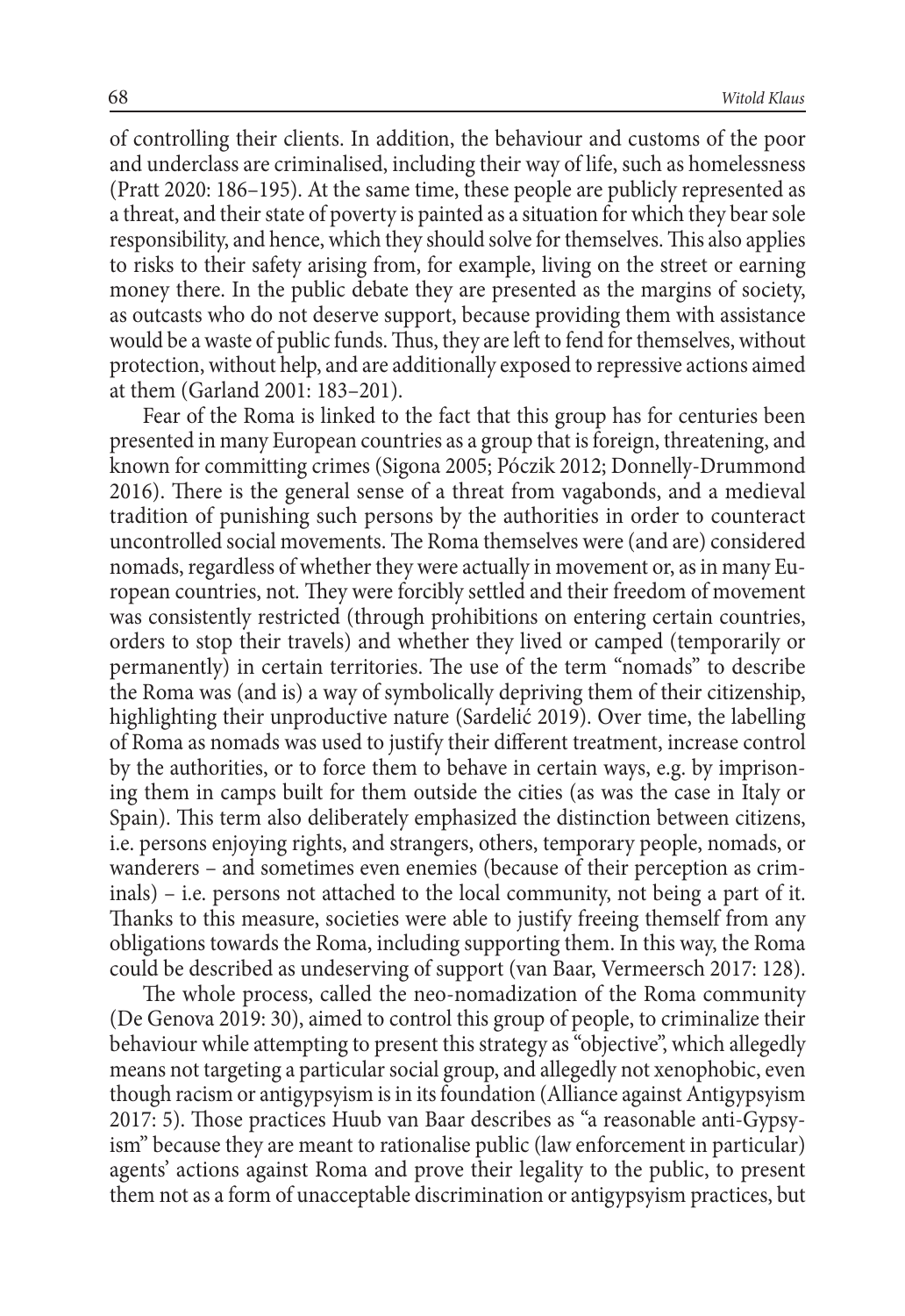as the fully legal and inevitable consequences of someone's behaviour (van Baar 2014: 30–32). However, such actions result in increased public prejudice against the Roma and increasingly identify them as a threat. So they become a kind of self-fulfilling prophecy.

The process described above has taken place because, as a result of neoliberal politics, at some point the notion of the victim was redefined. The term "new victims" was born, reversing the paradigm. Those who deserve help and support are no longer the poorest people. Now the "new victims" are middle-class, and it is the poor who have become a threat to them, threatening them with their own presence and way of life. They "hurt" the middle class, because they rob them of their money – taxes paid by hard-working people are "wasted" on the support of an underclass who do not deserve it (Garland 2001: 153–158). If we talk about supporting the Roma, this reasoning may lead to the further conclusion that we are dealing with the phenomenon of "reverse racism" – when the majority society is discriminated against, because disproportionate attention is paid to the Roma, and so much public money is spent on supporting them. Meanwhile, many people in the majority society are also in need and they truly "deserve" support and they are "the true victims" of this "racism"(Powell, van Baar 2019: 95–96).

If the middle class has been identified (or has identified itself) as victims, then these victims must also be granted appropriate protection. Ensuring security is the role of the state, which should protect its citizens. Here we come to the point where the state apparatus is used to protect the privileged groups that feel threatened. And it is directed at the poorest and most excluded (non-)members of society, who have been identified as a threat. As these concerns are related to security, the means and instruments that have been set up to ensure security (criminal law, police and such) are brought to bear. The problem is that, in most cases, these means are used in situations where no crime has been committed. So, in order to justify the use of punitive instruments against the poor, the catalogue of criminalised behaviours is expanded to include behaviours that have hitherto been considered neutral by law, such as rough sleeping, begging, littering etc. (Pratt 2020: 186–195). The second argument is that prevention is better than cure. In other words, it is important not to wait until a crime has been committed, but instead to intervene beforehand to prevent it. Such a strategy is called preventive justice (Ashworth, Zedner 2015). It means that the mere fact that certain groups are regarded as behaving improperly, as posing a potential threat, and having a preference for committing crimes, justifies intervening against them, which may consist of the use of punitive and control instruments. This reasoning is an attempt to justify these strategies.

The overarching theory for all the different approaches presented above could be the concept of state (government) crime. Victims of those type of crimes are characterised as:

Individuals or groups of individuals who have experienced economic, cultural, or physical harm, pain, exclusion, or exploitation because of tacit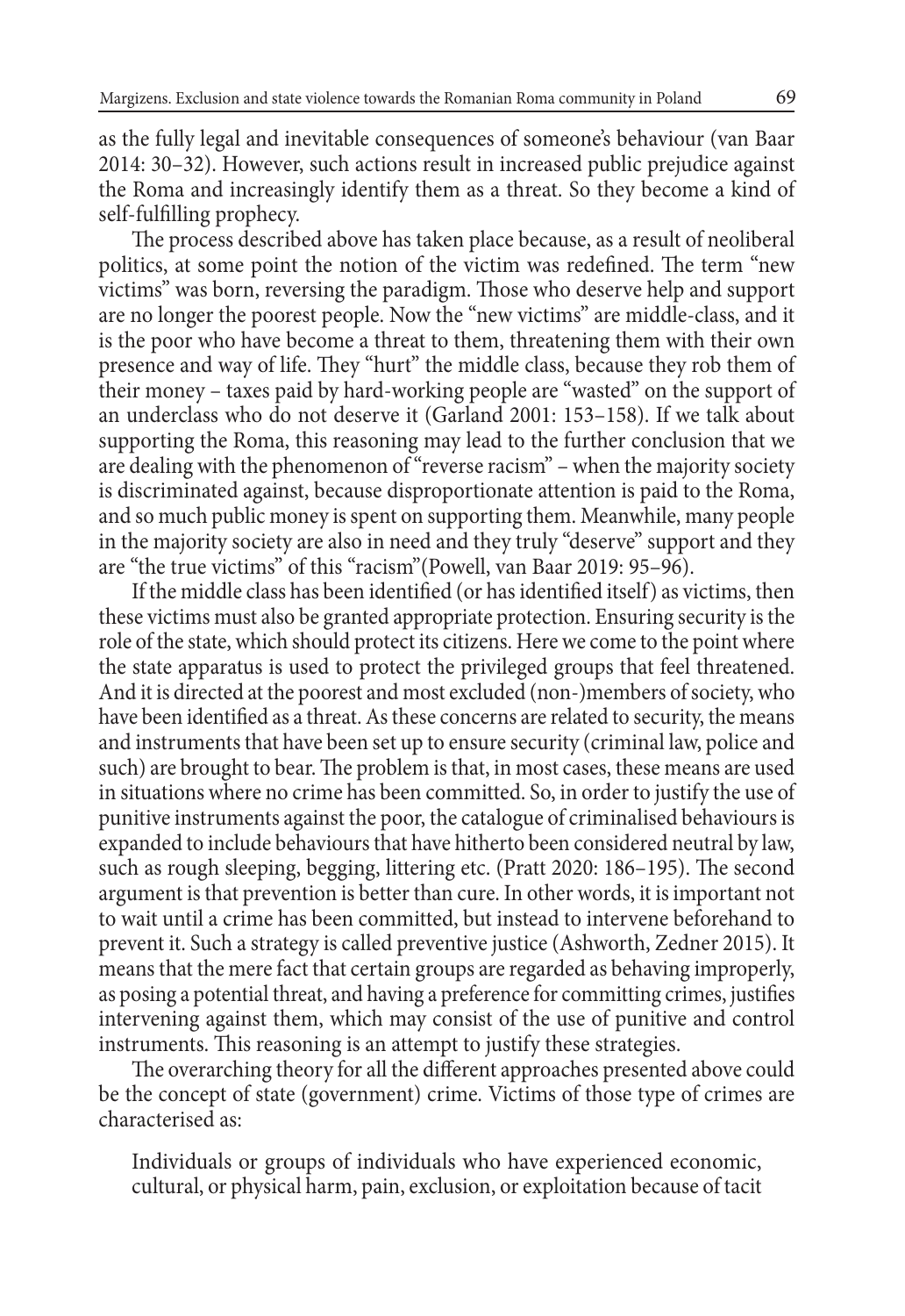or explicit state actions or policies which violate law or generally define human rights. (Kauzlarich, Matthews, Miller 2001: 176)

This definition assumes both action and inaction by state agents – in other words, active deployment of physical, psychological or structural violence against some group or individuals, and also a lack of proper protection by law enforcement organisations (and sometimes the law itself) against violence used by a third party.

# **Methodology**

The aim of my research was to examine the issue of safety and the threat of victimization or various forms of violence against homeless people in Poland. I understood violence broadly to include the physical, psychological, sexual, institutional and symbolic denominations of this form of harm. I was interested in what types of violence most often affect people touched by homelessness, how they are perceived by them, who is responsible for this type of behaviour, what protection strategies are used to increase the level and sense of security of victims, and who supports homeless people in terms of protection against violence and victimisation.

Part of the wider research (comprised of 21 in-depth interviews with experts working with homeless people and 37 interviews with the homeless) was focused on a particular group – Romanian migrants of Roma origin. This community is quite small and consists of approx. 120 people, but has been very visible in the media for some time – especially on a local level – due to their conflict with the city of Wrocław (Czarnota, Siemaszko 2015: 95). And even though they fulfil the ETHOS definition of homelessness (ETHOS 2005) living in shanty homes, they are not perceived as homeless by local authorities. The data presented in this paper are based on 13 interviews with 15 Romanian Roma from Wrocław $^{\scriptscriptstyle 1}$  among which were 8 women and 7 men. They have experience in living in Poland for a long time, and some of them (especially the younger ones) were born in this country or have spent most of their lives here (living in different cities, as they were forced to move several times). They represent two generations – the older between 45-48 years of age (3 respondents), and the younger – at the time of interview between 17 and 30 years old (12 interviewees). The latter constituted the majority partly because the interviews were conducted in Polish.

All interviews were conducted in 2018 by a streetworker from a non-governmental organisation – the Nomada Association.<sup>2</sup> He has been working with this community for a several years now, thus he has established a relationship with representatives of this group and earned their trust. This made it possible to

All the names of the respondents were changed.

<sup>&</sup>lt;sup>2</sup> I would like to express my gratitude to Maciej Mandelt, the researcher who worked with me and collected all of the interviews within this group.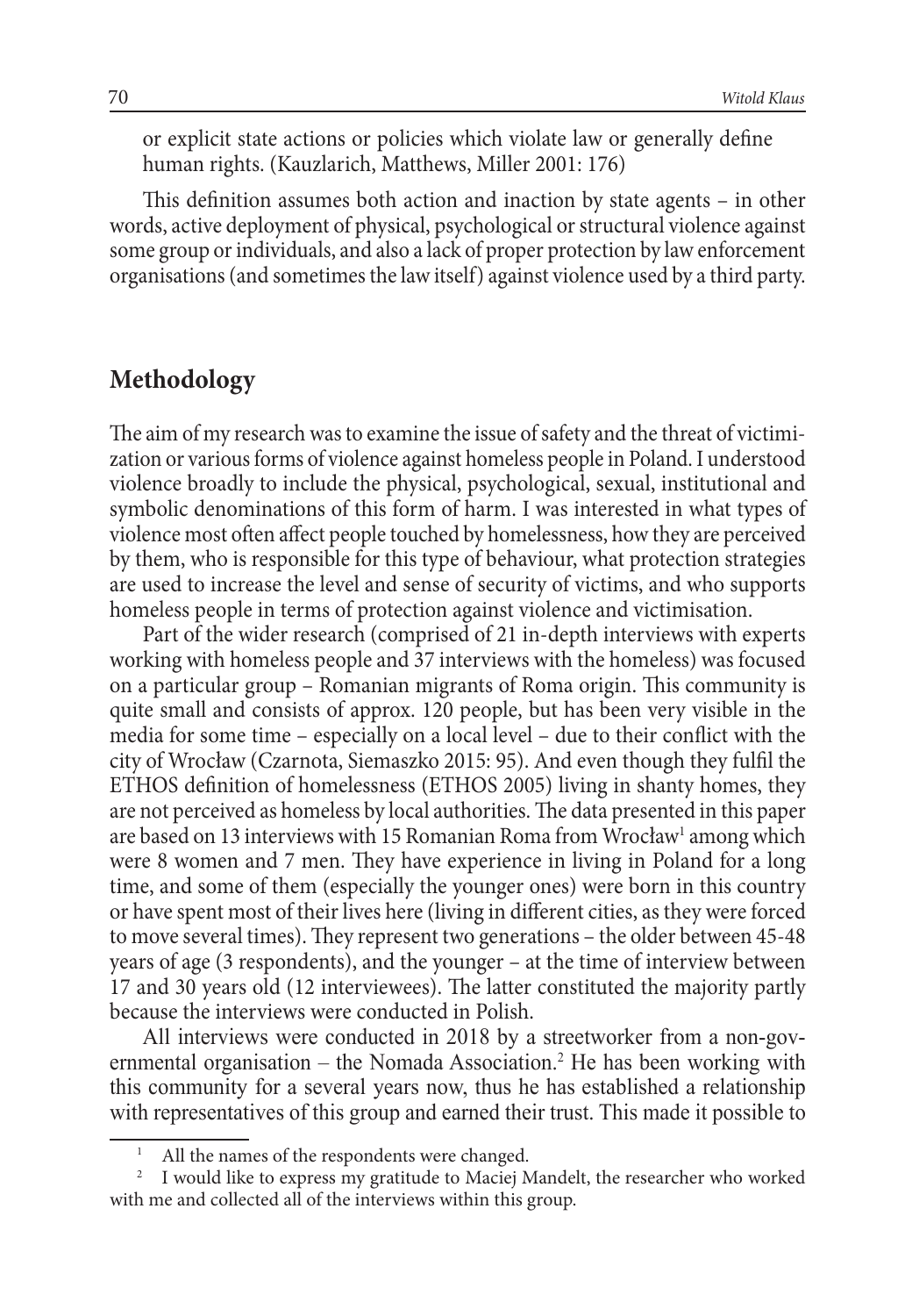discuss highly sensitive topics like the experience of exclusion and victimisation, which would not have been the case if a stranger had conducted the interview. The interviews took place either in the homes of interviewees or in the Nomada Association office. In both cases it was a safe space, familiar to respondents. Additional to the information gathered from the Roma community was two interviews with representatives of civil society organisations – to triangulate data and to discuss in-depth the mechanisms behind some practices observed.

The interviews followed a similar structure, were recorded and then transcribed. MAXQDA software was used for coding and analysis of the material.

The study has its limitations, as it was focused on the experiences of the representatives of a single vulnerable group – the Roma community living in Wrocław. I am perfectly aware that it has a subjective perspective, but that does not make it less valuable. The respondents shared their own perception of the events and behaviours of police officers and other members of Polish society they had encountered throughout their presence in Poland. It was not my role nor the aim of the study to assess the truth or the other party's evaluation of the same events. As the "truth" is generally highly subjective (Sandberg 2010). The aim was to give some voice to a group that has so far been neglected by academics (especially criminologists) in Poland. But I must stress that all voices and assessments of the main problems the Roma community is facing were very coherent and mirrored in expert opinions.

#### **Migration of Roma from Romania to Poland**

Roma migration is governed by the same factors that apply to all migration. In the case of Romanian Roma, some very strong push factors are particularly important. These include, in particular, the poor treatment of this group which is centuriesold and rooted in Romanian society, their extreme impoverishment after the 1989 political transformation of the whole country, which particularly affected the Roma, who lost their jobs, and faced widespread discrimination. In addition, the development of capitalism has led to many Roma families being uprooted from their homes in city centres and moved to temporary camps on the outskirts. All these factors led to a large proportion of Roma living in extreme poverty in Romania, often in substandard housing or houses, which resulted in exceptionally high migratory pressures on this group (Sobotka 2003; Czarnota, Siemaszko 2015: 99–101; Djuve et al. 2015: 39–40; Mireanu 2019; Ravnbol 2019: 216–218).

The first migration of Roma from Romania to Polish territory took place in the middle of the 19th century. It was a consequence of the abolition of Roma slavery in the territory of Romania, which resulted in impoverishment of many families and led to massive migration to other European countries. Some of the migrant Roma permanently settled in Poland, for the rest it was a temporary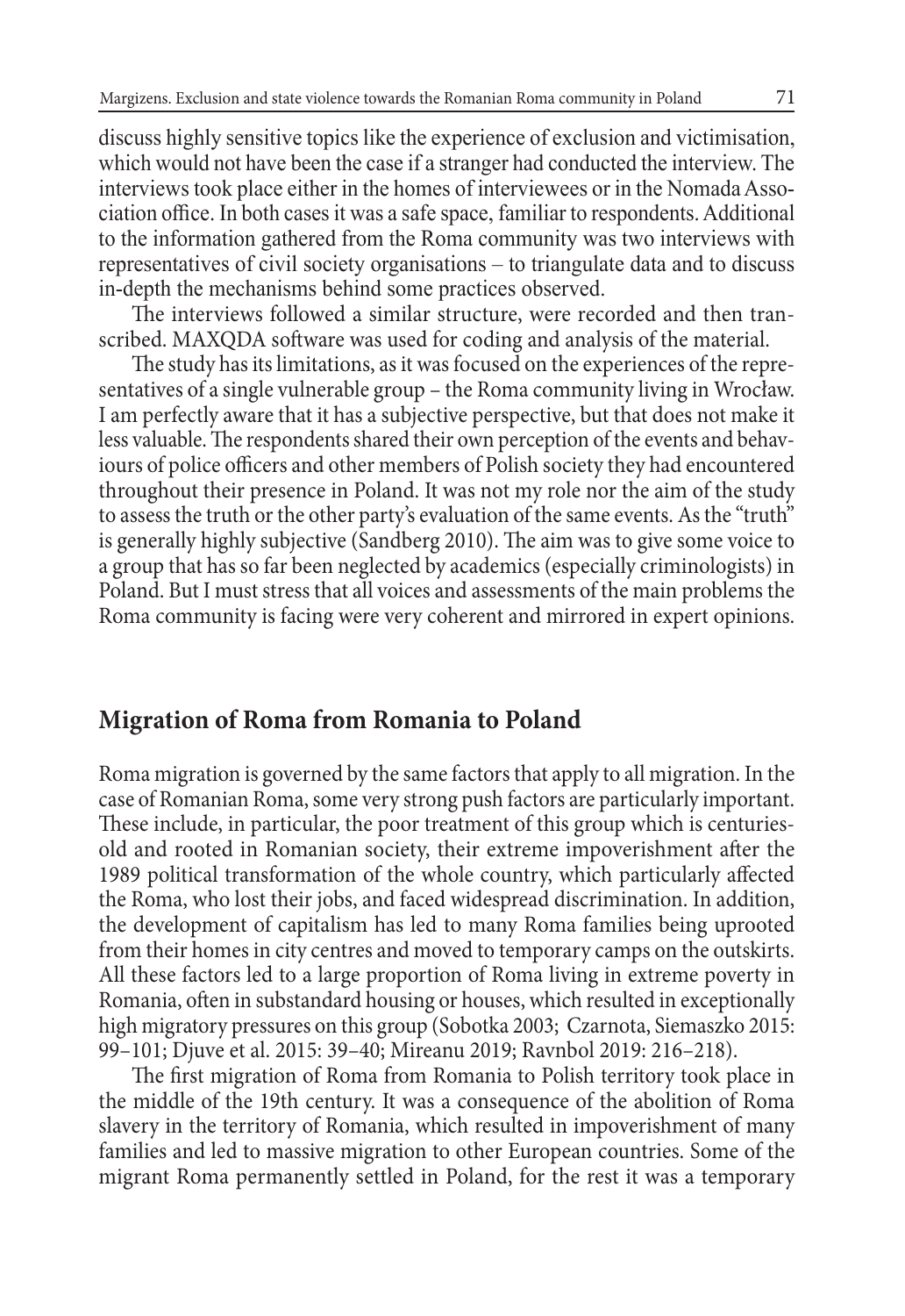stop on their journey to other countries (Achim 2004: 120–127). This migration ceased for several decades during the communist period, and restarted after that system collapsed. The increase in Romanian Roma using migratory pathways to and through Poland in the 1990s was an effect of the fact that Romanian citizens did not need visas to travel to former socialist countries, including Poland. For some, Poland was only a stop (longer or shorter) on their way to Western Europe, especially Germany. It was easier to get to this country from Poland by submitting an asylum application at the border or trying to cross the Polish-German border illegally (Sobotka 2003). But because Poland's economy was much better off than Romania's at that time, some people found the opportunity to earn a living for themselves and their families in Poland by trading at bazaars, and then begging and playing music on the streets or on public transport in big cities. It soon became apparent that begging guaranteed the highest earnings compared to the other economic activities available to Roma at that time – mostly in the grey economy. In the 1990s it was estimated that up to half a million Romanian Roma could have been present in Poland for longer or shorter periods of time, which is almost 25% of the whole Roma population of Romania (Kapralski, Lechowski 2018: 71–72). These migrations reduced significantly since the beginning of the 21st century, especially once Poland joined the European Union in 2004. This process was associated with a significant tightening of controls on migration, including the introduction of a visa regime for Romanian citizens. After 2007, which saw Romania's accession to the EU, migrations to Poland increased again (Czarnota, Siemaszko 2015: 100–101) but this movement is not very intense – probably due to the opportunity to migrate to wealthier EU countries such as the Scandinavian states (Djuve et al. 2015; Barker 2017).

The suspension of migration flows in the first decade of the 21st century was associated with a lack of new arrivals, but did not mean the Romanian Roma disappeared from Poland – many of them remained in Poland at that time as undocumented immigrants, $^3$  and these families were constantly growing, because new children were born (Kapralski, Lechowski 2018: 71). Many Roma families do not intend to move out of Poland – about 2/3 of the surveyed Romanian Roma living in Poland declared that they want to settle there permanently. Some people already speak some Polish, many children were born here and have little knowledge of Romania because they have never lived there (Czarnota, Siemaszko 2015: 102–103). This migration route differs from the one to other EU countries, as it cannot truly be described as either touristic or as welfare driven (Sardelić 2019: 329) – taking into consideration the relatively lower level of economic development in Poland (compared to the "old" EU countries), and especially given the poor level of social assistance offered to people in need.

Their legal status changed after Romania's accession to the EU in 2007, as they became EU citizens. But it only slightly improved their situation, as they still encounter a number of obstacles to registration of their stay (Czarnota, Siemaszko 2015: 101–104).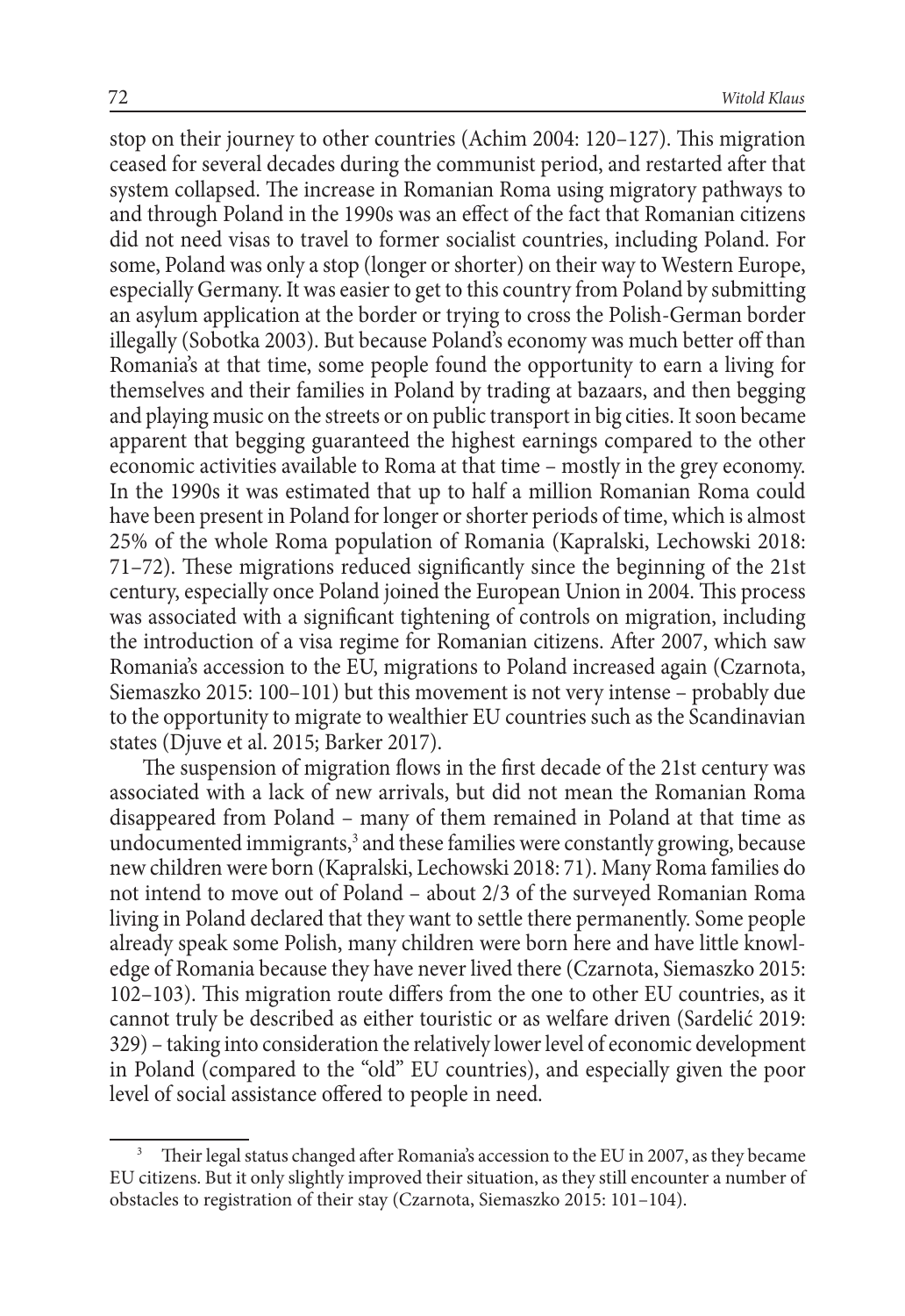### **Temporality of residence in Poland**

The homelessness of Romanian Roma differs in various EU countries. In Austria for example, (Raithelhuber 2019) the Roma, like other homeless people, often sleep rough on the streets, under bridges or in squats. In Poland many Roma live in camps, similar to the shantytowns in Spain (Vrăbiescu 2019) and Italy (Sigona 2005; Hepworth 2012; Manca and Vergnano 2019). Despite the presence of public authorities in these places, they have a scandalously low standard of living conditions, and are akin to homesteads made by hand, which can also be found at encampments in Poland. In Poland, the Roma themselves found undeveloped and rather small vacant plots of land, especially in the cities, where they built their shanty houses. These encampments are therefore relatively small (they can accommodate up to a dozen or so families), but the external appearance of these self-contained shelters, their poor facilities, including lack of access to running water or toilets, the lack of privacy caused by significant overcrowding (many people living in one room) is similar to camps operating in other countries.4

The Polish encampments have a lot in common with the Italian and Spanish camps/shantytowns. They gather in a specific, relatively closed space a specific group of people with similar characteristics, who are excluded and are being excluded from society as a whole, and are forced (physically or economically) to live in these conditions (Powell, van Baar 2019: 97–98). These encampments fulfil many elements of the definition of a camp formulated by Giorgio Agamben:

The camp is a piece of land placed outside the normal juridical order […] and in which whether or not atrocities are committed depends not on law but on the civility and ethical sense of the police who temporarily act as sovereign. (Agamben 1998: 169–170, 174)

These are not closed institutions, but it is difficult to assume a genuine enthusiasm to create a life there on the part of their inhabitants. Within their territory, many rights which remain in force outside of them are suspended, like privacy and security. Decisions by the state's representatives (police or social workers) are practically unassailable and have a serious impact on the future life of the inhabitants of these places, because they concern the granting of financial benefits, taking away children, eviction and destruction of property, and finally deportation (Agamben 1998).

Camps are also temporary by their nature, a fact that is felt and understood by both the inhabitants and the local community. Their temporality is visible at first glance, because it results from the very concept of these places; from the way in which they were built, to how they look and function. It's also linked to the

It is also worth noting that for many families, their housing situation in Romania is similar. They lived there in houses without running water in toilets or kitchens, in overcrowded rooms. These were homes of a significantly worse standard than the average Romanian family homes (Djuve et al. 2015: 37–40; Mireanu 2019).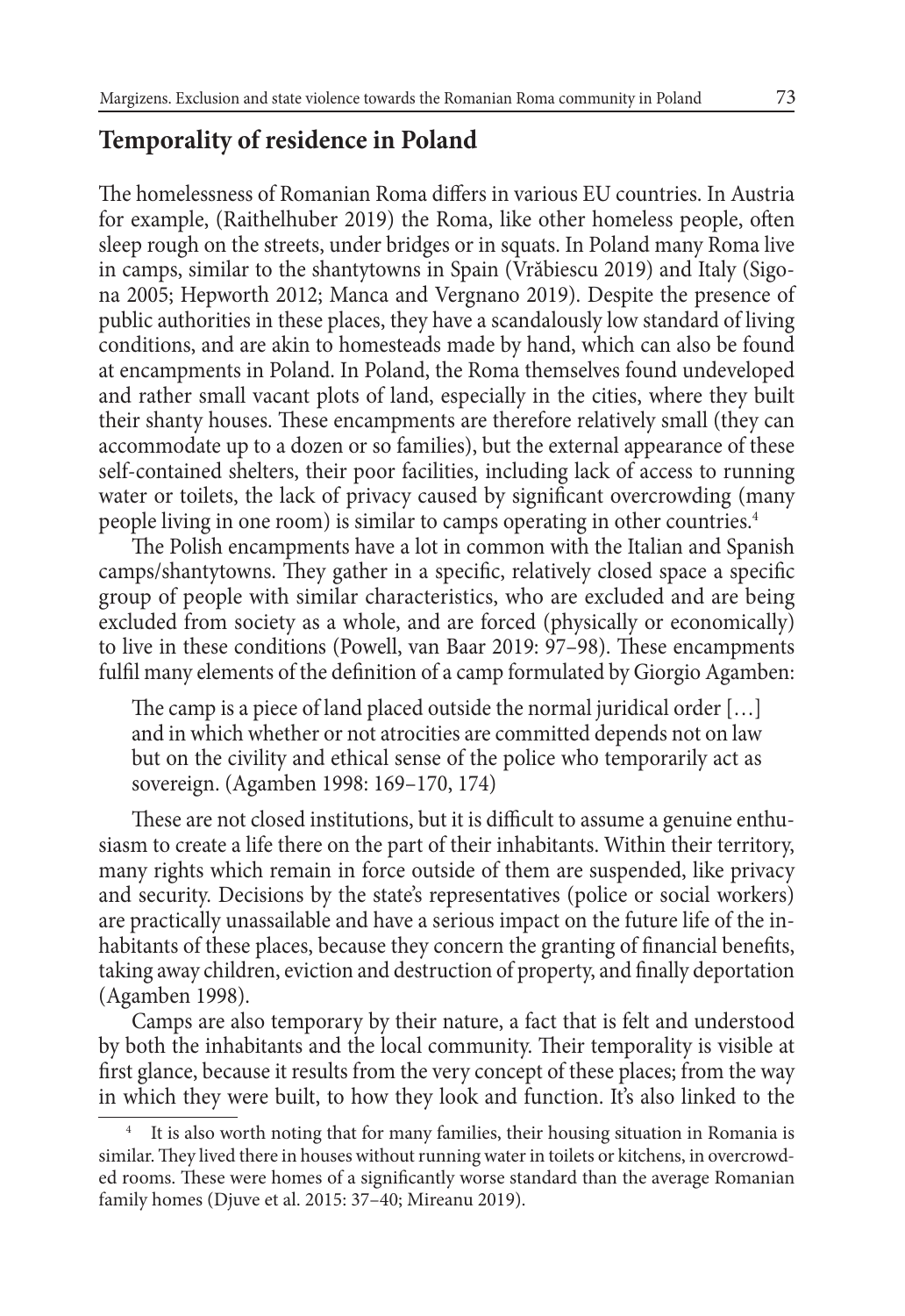chronic insecurity of the people living there. Generally, a home is perceived as a space of security that protects us from the outside world, in which no one will hurt us, where we can hide (Wardhaugh 2000: 76–79). This is a space on which we have a claim, in which we feel good. It is a place that is stable, certain – in contrast to a public space that is unpredictable and in which we are not sure what can happen to us. Home is a space where we decide who can enter, so no one unwanted will bother us (Crawford, Hutchinson 2016). In the case of residents of shantytowns or encampments, the feeling of security that a home should provide is often non-existent.

The encampments are built illegally, hence they are under threat of destruction by the owners of the areas concerned, including local authorities, as happened in Wrocław in 2015. The biggest problem for the Roma with the liquidation of this shanty encampments is that frequently the personal wealth of people living there, gathered with great difficulty, is destroyed as well. Roma rarely have the opportunity to pack and transport all their belongings before destruction takes place. After the elimination of an encampment, its inhabitants usually look for another similar place to live somewhere else, sometimes in another city in Poland. Hence, many people have already lived in several locations – and each time they were expelled (Czarnota, Siemaszko 2015; Kapralski, Lechowski 2018; Kostka 2019: 167–168).

Huub van Baar (2017) defines the risk of being without a place to live as "evictability" – when, with the ongoing privatisation of space as a result of neoliberalism, the poor are thrown out of more and more places by the owners. This whole process also takes place in accordance with the law, and sometimes public institutions, such as the police, even help to carry out these evictions. This process also affects public areas managed by local authorities, which behave in this respect as private owners, regardless of their responsibilities towards all categories of residents, including the poorest and most excluded ones (van Baar 2017; Kupka, Walach, Brendzová 2021).

One of the respondents – Alexandru – described a typical story of moving and searching for one's own place, building it and losing one shelter after another:

*When we arrived* [to Poland]*, the first place was the train station, then we were looking for an uninhabited flat or a building.* [...] *We went, there were a lot of us, to the forest and built tents made of wood and material. We lived there for a month, nobody bothered us, so we built a camp.* […] *After 3 years*  [...] *the police came and chased us away. Later* [we] *lived in a brick house in the forest. And it was fun there. It was only our family. And we spent three years there. And then people from the city knocked down the house with a bulldozer and we moved to an encampment in Wrocław.* (Alexandru)

Isolated sites are chosen for the construction of campsites, which increases the sense of security of their inhabitants and reduces the risk of attacks (such as arson, destruction, assault) by the local community. Attacks on the encampments by members of local community (throwing stones, setting homes on fire) are a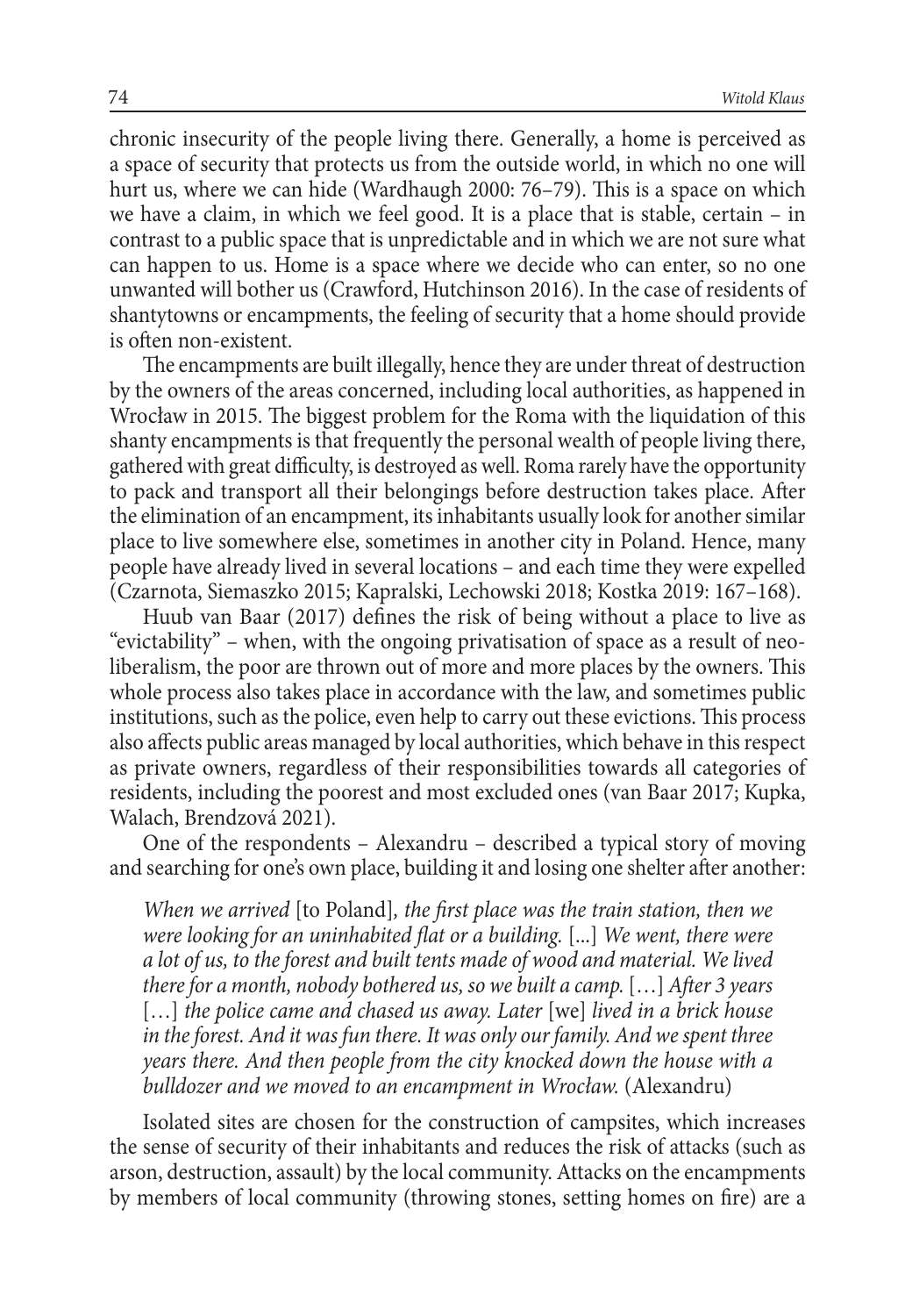common experience of Roma throughout Europe, including Poland. Mundra told the story of the constant fear of attacks accompanying people living in temporary places:

When *we did not live in a house, there were a few men who didn't sleep or*  [slept] *in turns. They made sure no one set us on fire or robbed us at night.* (Mundra)

In the case of an attack on an encampment, the police arrive late, sometimes many hours later, when the perpetrators are long gone. The police do not make any special efforts to identify and prosecute the perpetrators. This process corresponds precisely to the concept of "desolidarization of security", where excluded persons are deprived of protection, and the police act to protect society from them, rather than protecting them the society or any other threats or violence (Schuilenburg 2015: 282–283). It is not surprising, therefore, that camps are places where the police are seen not as a protective service but as an oppressive formation – one which controls, threatens to take children away or deport them, evicts them from the encampments and then destroys them.

In the case of the Roma, removal from a shanty encampment may be also a prelude to immediate further deportation from the country (Hepworth 2012: 440–441). Such situations occurred in Poland in the late 1990s (Kapralski, Lechowski 2018; Kostka 2019: 159–160), but have not been observed recently. This practice goes against the strategies deployed by other EU countries against this group. Not only is it highly controlled by law enforcement, but the aim of those actions is usually expulsion from the territory (Barker 2017; Franko 2020).

## **Polish society, the Roma and prejudice**

Polish society is not particularly open to diversity, and the Roma are the least accepted ethnic group. Data from the European Social Survey show that over 2/3 of Poles believe that the Roma should not be allowed to come to Poland at all, or that they could come in very small numbers (Wysieńska-Di Carlo 2018: 28). According to data from the Polish Prejudice Survey, 43% of Poles would not want to have a Roma as a neighbour, and almost 60% would not accept the marriage of a member of their family to a Roma. Since 2013, we can observe an increase in social distance in Polish society towards this group, and thus an aversion towards it (Stefaniak, Malinowska, Witkowska 2018). This change may be caused by a gradual increase in nationalist moods in Poland, and the accompanying process of de-Europeanisation (Vermeersch 2019) meaning a departure of Poles, both in declarations and in actions, from values understood as European, including tolerance towards various minority groups.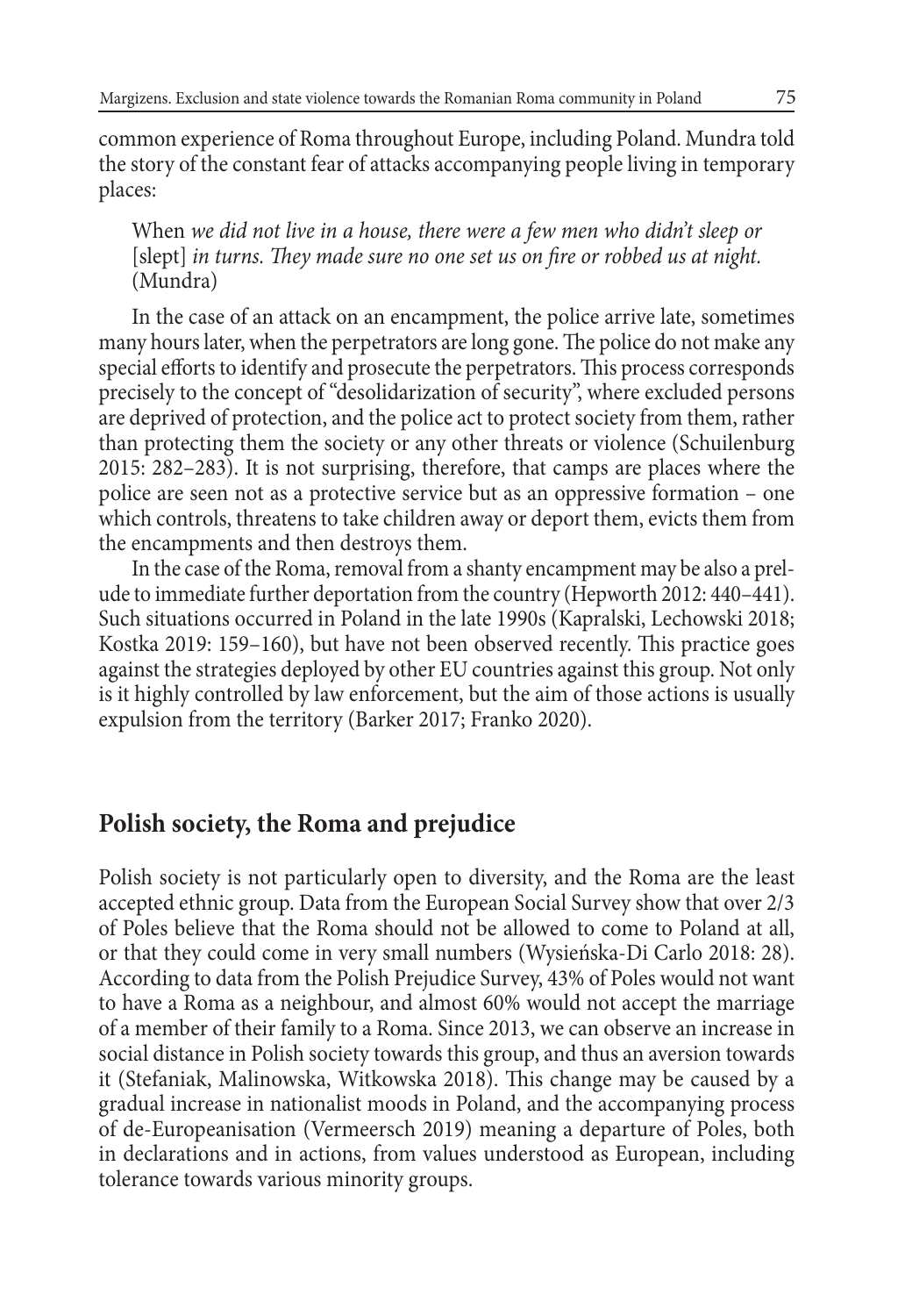Romanian Roma in Wrocław face a double stigma – as Roma and as foreigners. Polish society is not particularly friendly towards migrants – these moods have worsened significantly after 2015 in the aftermath of the refugee crisis. Although Poland did not experience an influx of large numbers of refugees at that time, the attitudes of right-wing politicians, who effectively built their parliamentary campaigns on the threat of refugees, have led to a significant increase in Poles' reluctance towards migrants (Klaus et al. 2018: 484–487; Jaskułowski 2019).

During the research, respondents asked about their relations with Poles often referred to hate speech and adverse comments they were subject to. These comments can be divided into two basic groups which exhibit the two objectives that guided them. Some people simply insulted the Roma because they wanted to offend them, to humiliate them. The behaviour of the second group aimed to show them that they don't belong, thus the purpose was to deprive the Roma of the feeling that they are at home. It was to demonstrate them that they are strangers in Poland, in Wrocław in particular, and that they are unwelcome there. Hence the numerous calls to leave Poland – often formed with discriminatory words, as our interviewees explained:

[Hooligans] *use swearwords, shout and tell us: "F\*ck off, you guys are dirty".*  (Iłon)

[Poles shout] *f\*cking Gypsies, go to Romania, Poland is for Poles.* (Nicu)

The perpetrators of the aforementioned acts – insults, spitting – are mostly decent, so called "normal" citizens, ordinary passers-by who meet the Roma on the street or on public transport. Both women and men. A difference between the sexes in terms of the intensity of aggression was noticed by Lamita: *Women shout, but only for a short time. Men shout worse, they* [are] *often drunk then*.

Some people from insults turn to more serious acts. Many Roma in my research expressed the fear of being assaulted by young men (under 30 years old), often under the influence of alcohol or drugs. They called them hooligans. But during the course of the interview it usually became evident that those young adults did not differ much from the general public, they represent the "normal", the "average". It is worth mentioning that the term "hooligans", and expressions of fear towards them, was also used by the Polish homeless to describe the young people who persecute them.

#### **Consequences of begging on the street**

The Roma are visible not only because of their ethnicity, but also because of the way in which they earn their living, by begging. It is one of their survival strategies, and often the only one possible, and it's widespread throughout Europe – for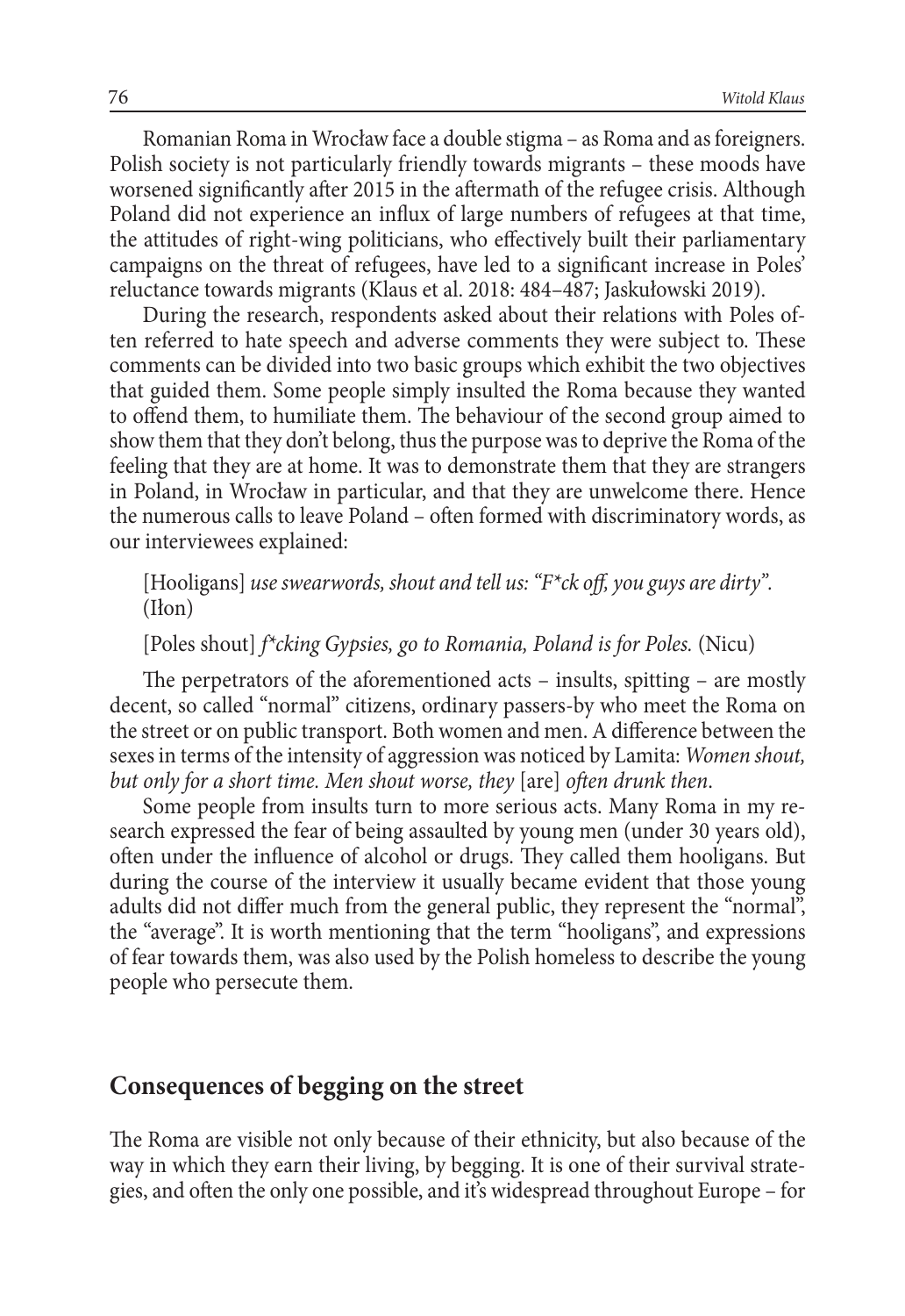example, this is how around 90% of Roma women and around 70% of Roma living in Stockholm or Oslo earn their living. Despite its popularity, for most people it is a humiliating experience (Djuve et al. 2015: 59–62), but this sense of shame must be overcome, because often there is simply no other way of earning money for the Roma (Raithelhuber 2019: 143). The Roma in Poland had similar experiences – more than 80% made their living begging, sometimes also in addition doing other jobs, most often undertaken illegally, without any official signed contracts. Another way of earning, usually performed by men, was collecting waste and selling it to recycling companies. Begging does not generate much income –an average of 4.5- 6.5 euros per day in Wrocław. This amount allows for a very poor life and does not give a chance to change it by for example renting a flat (Czarnota, Siemaszko 2015: 105). This experience of working mostly in deprived parts of the grey economy and not in other sectors, and not being legally employed, is a consequence of their migration status. Most of the Romanian Roma living in Poland do not have the proper documents that allow them to be employed, and in addition their language skills (a low level of Polish language competence) contribute to their exclusion from the official workforce. This differentiates them from the Roma community in Chechia for example, which is mostly of local origin, possessing Czech citizenship. But even there, most of their representatives also work in precarious conditions and perform rather informal forms of work (Černušáková 2017).

Begging in Poland is an activity that is mainly carried out by women. Many of them are accompanied by children. The reasons for this are influenced by cultural and practical matters. In Roma culture, women are not used to parting with their children, especially small ones. This is also why they do not leave them at daycare, which often would be inaccessible for them anyway, as such places do not want to admit Roma children (Ruggiu 2016: 46–50). In general it is difficult in Poland to find a place in a public kindergarten for the child of unemployed parents. In addition, however, due to the uncertainty and impermanence surrounding living in encampments and the constant fear of deportation or eviction, women want to have their children with them in case this situation occurs. They don't want to be separated from them (Hepworth 2012: 442–443).

In Poland, as in many other European countries, since the end of the Middle Ages, legislation has been introduced to regulate and reduce begging (Klaus 2015). The provisions of the current Code of Administrative Offences of 1971 provides for the punishment of a person who begs even though they have the means of subsistence or are capable of work. Begging means not only collecting money, but also non-monetary donations, e.g. clothes or food. A person who begs intrusively or fraudulently exposes himself or herself to even greater repercussions (Klaus 2019). This type of legislation, which prohibits so called offensive or aggressive begging, can be found in many European jurisdictions (Raithelhuber 2019; Wardhaugh 2000: 119). It follows that the only "acceptable" behaviour for people when begging is the notion that Eberhard Raithelhuber (2019: 141, 146–147) called the "still and silent beggar". This refers to an adult, unaccompanied by children, who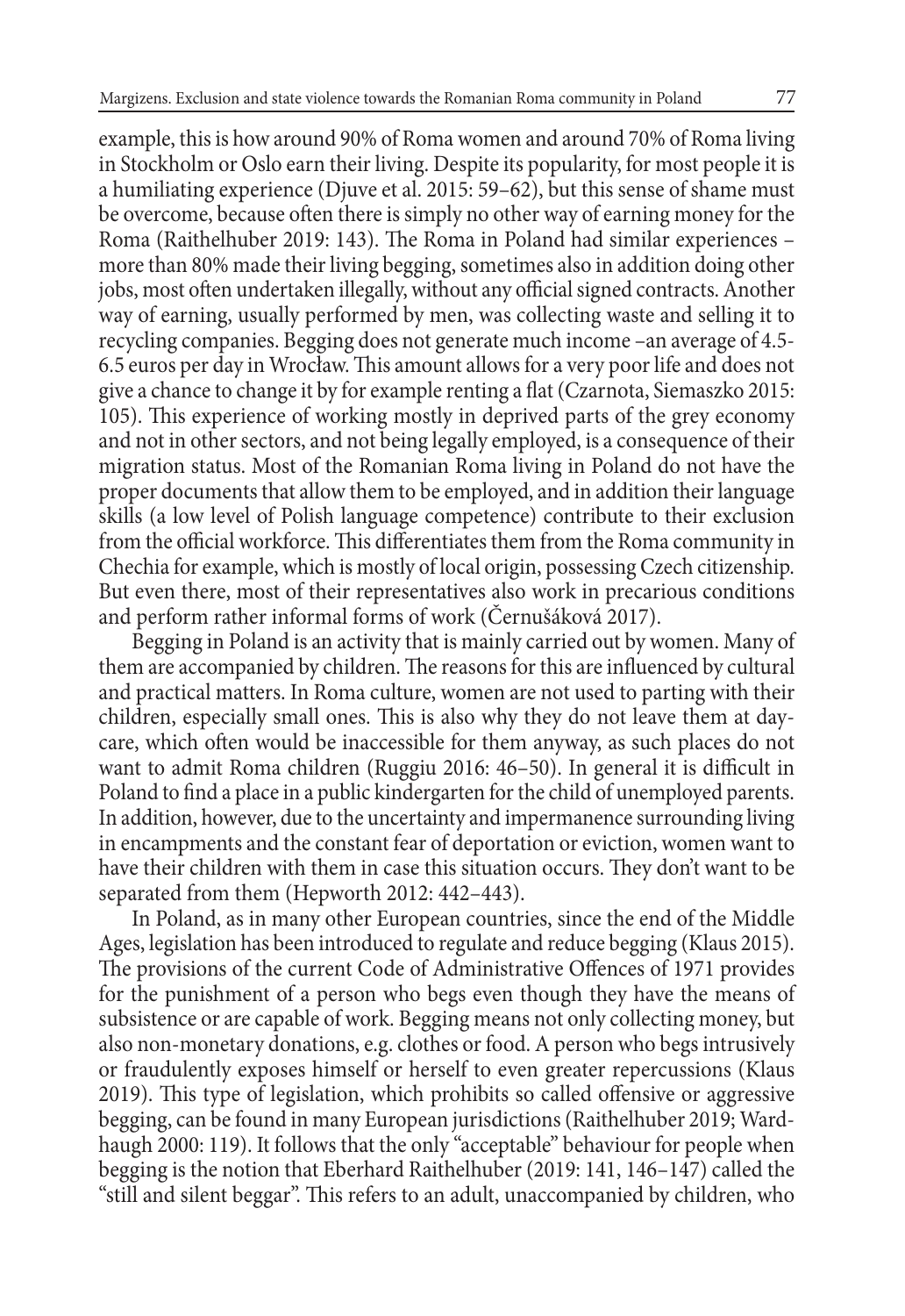sits still on the pavement, in a designated place, does not speak to passers-by, does not touch them and does not even look at them. He or she should also sit in a place that does not obstruct pedestrian or vehicle traffic. Any other form of begging is considered aggressive and, as a result, punishable. Even greeting of passers-by is forbidden for begging people.

These regulations were introduced because begging was presented to the society as a dangerous activity (even as part of organised crime), threatening the members of a given community to some extent, as an activity that should be counteracted (Pratt 2020). In many cases, this crusade is specifically targeted at the Roma, because in many cities, it is the Roma who primarily earn their living in such a way (Barker 2017; Franko 2020: 102–103). This is also the case in Poland, where my research shows that other homeless people tend not to be engaged in begging on the street in the classical sense of the term. Begging people were presented as wanting to exploit Polish citizens, to deceive them. This increases the adverse feelings towards this nonbelonging group, which is pushed to the margins of society, or even outside it. And it also can lead to increased attacks. In Poland, because it is mainly Roma women who beg on the streets, this violence usually does not take severe forms (Kostka 2019: 166). Different interviewees described their experiences of begging as follows:

*There are people who spit, hit us, call the police.* (Lamita)

*When people see us in Wrocław on the street, they say: dirty people, Romanians.* (Eva)

Findings from the study showed that with cases of assault, the police are not a service that would protect them as victims, thus the Roma no longer try to seek help from police officers. When they tried it, they heard from the cops:

*they say it's our fault, too, that we're bothering people. And they say, "Please leave"* [from the police station]. (Iłon)

[The cops think] *it's our fault too,* [...] *that we should go back to our country, and this is Poland, only for real Poles.* (Mundra)

If the behaviour presented by Iłon is contrasted with the figure of the "still and silent beggar" described above, it takes on an additional meaning. It may mean that a beggar who does not act in accordance with these "guidelines" or the expectations of the community may be subject not only to legal consequences. In addition, violence against them, inflicted by members of the community, by citizens, is allowed. One could therefore consider such an "unruly" beggar as *homo sacer* (Agamben 1998) who one can become through the mere fact of failing to behave like a "proper" beggar. Such a violation of the rules (which are not always written down) is considered to be tantamount to excluding them from legal protection, and exposing them to violence by citizens. The fact that such a person is not a Polish citizen in every sense of the word further deprives them of protection, as Mundra said.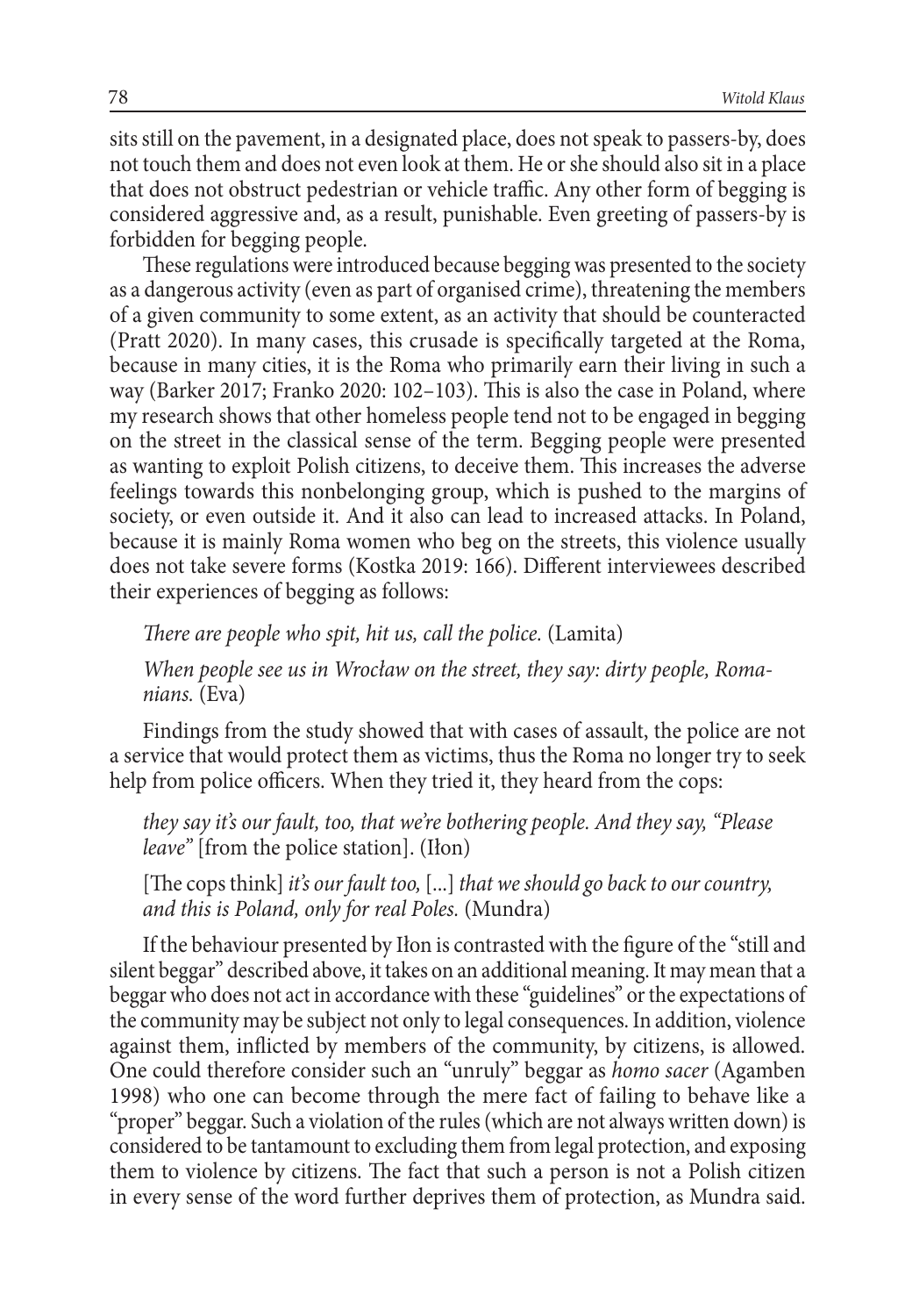# **Formal and informal punishment of the Roma by the police**

In the previous chapter, I described the criminalisation of begging. The banning of this activity with the simultaneously flexible scope of regulations, e.g. to determine what exactly is deceitful or loud behaviour, gives the police a large and discretionary power. This is a power that the police officers willingly use, and often abuse. This power consists of the possibility to punish a begging person (usually with a fine) and is usually not challenged by other authorities, including courts, because police officers are well aware that the Roma are unlikely to appeal to courts for relief, as they do not have the appropriate skills to do so. Sometimes appeals to the courts are effective and judges revoke such fines as illegal. However, going through the appeal process requires time and support from local activists (Raithelhuber 2019: 141). The discretionary power of police officers is also reflected in the fact that punishment does not take place every day – people do not know when they will be punished, how, and exactly for what behaviour. It creates a feeling of uncertainty and unpredictability of both the law and the agencies enforce it.

In Poland the fines are often quite high. Most people in my study mentioned 500 zloty (110 EUR) fines that had been imposed on them or people they knew:

*The police give a fine of 500 zlotys and forbid begging. We say we know we can't do this, but what do we do? We don't have a job, so how are we supposed to live? They don't care if they see that you have 10 or 20 zlotys, they immediately search all your pockets. If they see you have money, they take it.* [...] [And additionally they give you a fine] *for 500 zlotys. Not 50, 100, but 500 zlotys at once.* (Lamita)

The problem, however, is not only that police officers issue very high fines (imposed the maximum possible amount), but also that they often take money collected by the Roma without a receipt. My interlocutors called these confiscations fines, but it often turned out that it was out of the legal procedure and was simply a kind of forced tribute by police officers. This behaviour has been the same for years and is present in various Polish cities (Kapralski, Lechowski 2018: 80–81) and, although on a much smaller scale, in Copenhagen, where 15% of Roma surveyed admitted that police officers had taken money or their other belongings (e.g. mobile phones) usually without confirmation of their confiscation (Djuve et al. 2015: 107).

Police officers can also harass people begging on the street, e.g. by checking their IDs regularly. Such frequent checks have no rational justification and are intended to scare people off the streets. In Wrocław though, police officers use different methods – they detain people for no reason at the police station for a few hours. This behaviour should be considered illegal because it is difficult to determine what purpose other than harassment is served by keeping a Roma person who was arrested for begging on the street- when this is a person they know and pass by on the street every day: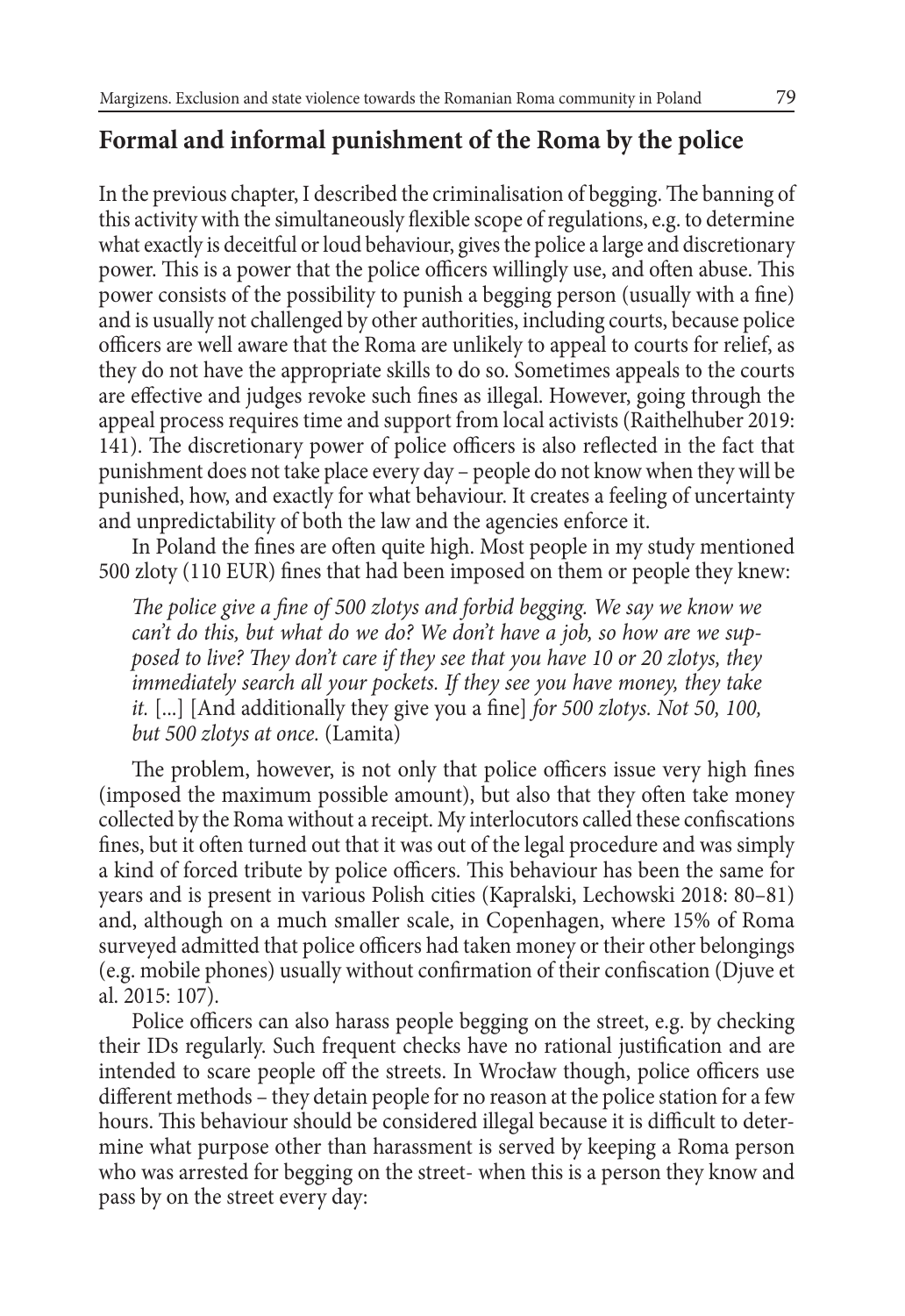*It often happened that we were led to the police station or searched on the street, and taken money from, as much as there was*. ... [And at the police station] *they could keep you from morning till evening.* (Mundra)

Other example of harassment, frequently given by my interlocutors, is to take them to a police car and drive to outskirts of the city, to a place that is poorly connected to public transport, and to leave them there. It is also a behaviour aimed solely at harassment and an informal way of punishing and deterring:

 [The policemen] *took me across town with my granddaughter. And they*  let us go. We had to go back alone for an hour, two hours, until we found *the tram.* (Lamita)

The police officers' behaviour towards Roma described above, including, in particular, their perception as a threat and as potential criminals, seems to stem from prejudice and concealed xenophobia. It is not specifically Polish. The police try to justify racism, both institutional (Williams 1985) and possibly individual, by giving examples of crimes committed by members of this group and publicising them in the media. Those practices could be also seen as a example of "a reasonable anti-Gypsyism" policy in practice (van Baar 2014: 30–32).

### **Exclusion from space**

One of the key aspects of being considered a margizen is the exclusion of a person from a certain (usually public) space. Assigning a certain place to margizens, also not letting them enter specific city areas, does not only symbolically indicate segregation. It is a gesture that shows that such a person is fully treated as an "abject" and additionally as a "deject" (Kristeva 1982: 8). He or she is excluded from society and the space where it functions. The space itself is fragmented, and there are portions that only the chosen ones have access to.

The most frequent exclusion occurs in representative places, city centres. In spaces where the middle and upper class (or people aspiring to these classes) want to feel good, do not want to be disturbed, do not want to see anything unfriendly, no dirt in the space they manage, use and which they consider to be their own (Pratt 2020: 145–150). All uncleanliness, all "dirt" should be removed from sight (Douglas 1966: 36, 41). In other words, there is a symbolic designation of a certain space (even when speaking of a public space) as belonging to the middle class, where only selected persons can fully use it, while others are in it as (usually unwanted and unwelcomed) guests and can be removed from it at any time for behaviour (or even appearance) that is considered inappropriate by the "rulers" of that space. There are many ways in which this behaviour manifests itself. It will cover both the Dutch shop bans, i.e. a ban on entering a shop imposed by shop owners on persons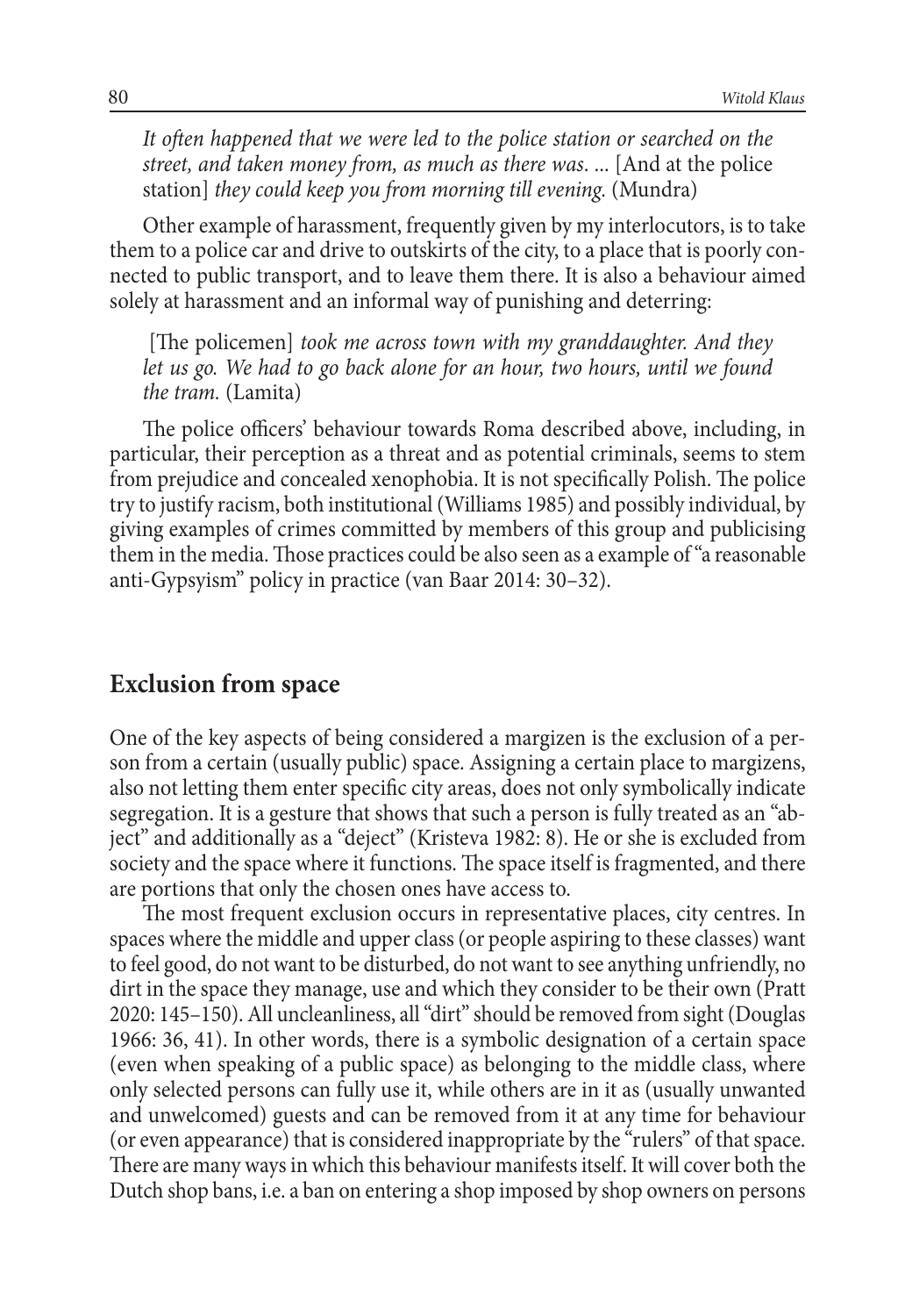deemed inappropriate and problematic (both actually or potentially). This ban stretches to other shops located in city centres, acting together in this case under an agreement they are part of (Schuilenburg 2015: 226–244). The other example is imposing a ban on begging on designated streets in the city and the creation of "forbidden zones" in the city centre for beggars (Raithelhuber 2019: 140), a ban on sitting or lying on sidewalks or in parks, prohibition of sleeping in cars in parking areas, shaving or cleaning up in public bathrooms, introduction of "controlled drinking" or "alcohol disorder zones" (Pratt 2020: 186–197), or a significant fine for "living in a public spaces" – a broad and vague term coined in Hungary, allowing authorities use discretion when targeting different groups of homeless people (Udvarhelyi 2014: 821). Another form of space exclusion would be evicting people from communal dwellings in the city centre that are not intended for the poor, as in the Romanian town of Cluj (Mireanu 2019). Common to these activities is that their goal is to target the poor, the underclass, and frequently also the Roma.

In addition to the streets, shops and shopping malls are other areas from which the Roma are driven out in various ways. These spaces should be considered public even though they have private owners. Everyone has, and should have, access to them. Moreover, in Poland, a refusal to serve a specific person in a shop (as well as in a restaurant) and a refusal to sell goods is a misdemeanour (Article 135 of the Polish Administrative Offences Code). This law is a communist relic and it was passed in connection with the frequent shortages of various goods at the time and it was intended to discipline sellers who hid goods from customers (keeping them for themselves or for other customers). At present, however, it serves to support anti-discrimination activities. It has also been used repeatedly to protect the rights of the Roma, who have been kicked out of restaurants, hotels and nightclubs (Burek 2007: 10). Any restriction on access to a place where goods are sold should also be regarded as an infringement of that provision, just as a ban on entering or order to leave the store or mall for no reason should be regarded as such. Nevertheless, the Roma are often driven out of such places or prevented from entering them (as explained by Iłon). The actions of private security company employees are aimed at discouraging the Roma from shopping by treating them as thieves, watching them closely and accompanying them at every step. It makes people uncomfortable. Such actions also show their unbelonging – the fact that the Roma are out of place in shops, they should not be there, because this is not their space or a space for them:

*The worst is to go to a shop for example at the Market Square. They see us Gypsies,5 they tell us we steal or beg*. [Security] *doesn't allow us to enter the store or they're driving us out.* (Iłon)

<sup>&</sup>lt;sup>5</sup> This term was used by the interviewee himself.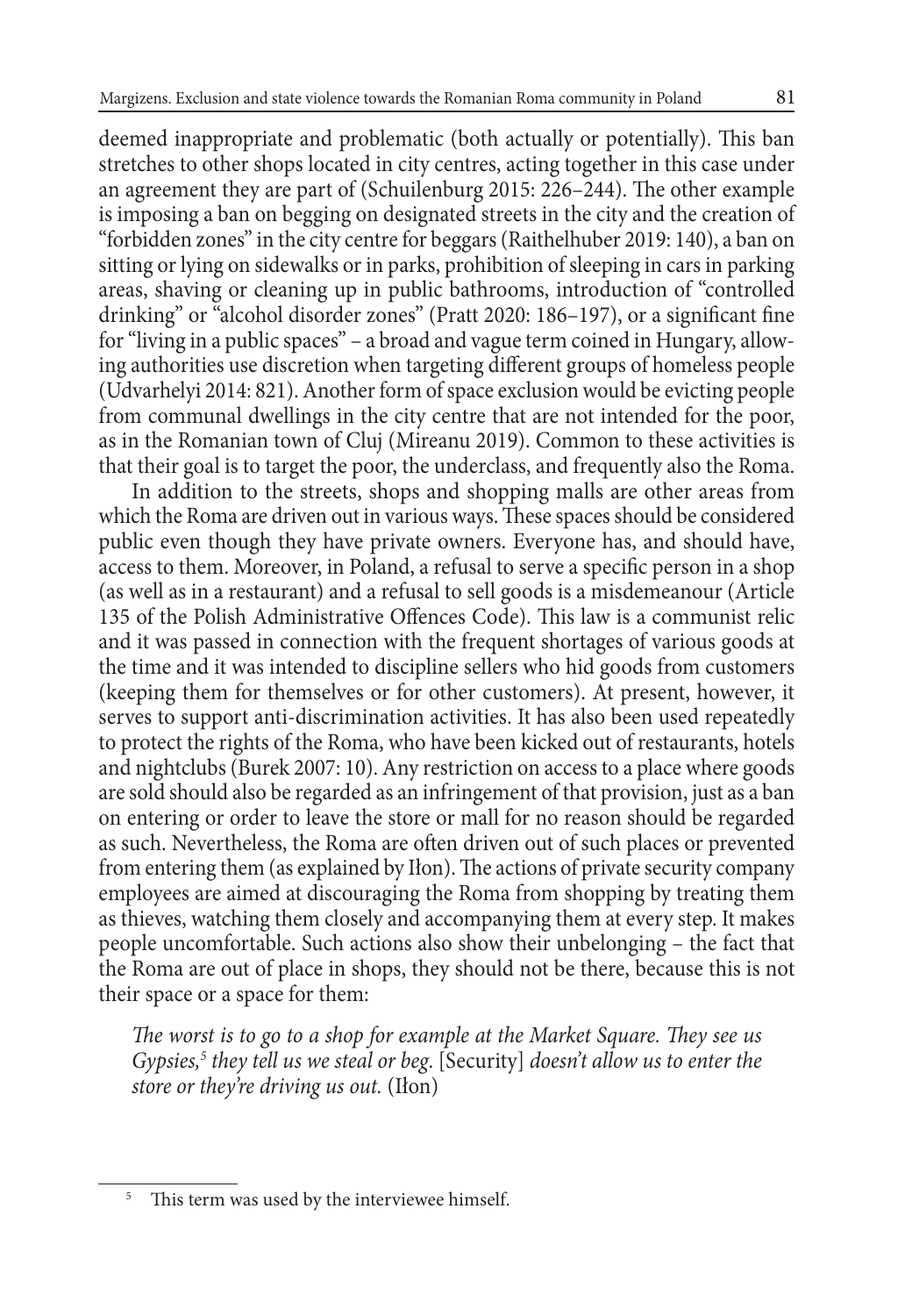[When] *security guards see us in stores, they look at us. People ask the security to keep an eye on us.* (Alexandru)

The experience of the Wrocław Roma shows that they are also very unwelcome in spaces that most people associate with support, help for the poor, asylum – that is Catholic churches. A lot of respondents said that not only did they not receive any support from priests (with a few exceptions), but that priests were among their persecutors – ordering them to leave their space – whether it was the church itself (also in winter, as Lamita told us) or the space in front of it:

*Sometimes the priest is bad and he kicks us out. A lot. If I ask for tea or sandwiches for children, he* [says]: *"Goodbye." There are those who have a heart and will help, and others will throw you out and won't let you sit in the church*. [...] [Whether it's] *cold or warm, whatever. And they don't care if you have kids with you.* (Lamita)

[Most of priests] *are chasing you, threatening, calling the police.* (Mundra)

For those who spend a lot of time on the street, that is for the homeless or beggars, railway stations are important spaces, as they are often open 24/7. They are crucial for several reasons. First of all, they guarantee protection against the weather – rain, wind, cold. Second, because they are always illuminated and there are a lot of people in them – thus it is safer there. This greatly reduces the chances that someone will attack or assault you, because someone will certainly notice and help. There are also often police units at railway stations, which further increases protection by discouraging potential perpetrators of violence. Of course, the presence of police officers also has a negative side – they are used to drive unwanted people (Roma, homeless people) out of the station, so that the travellers can feel more comfortable there:

*We also lived at the railway station, but when we slept there at night, the police came and did not wake us up normally: "Please stand up." No.* [A policeman] *hit us, the adults, the boys. With a baton. And they had a big dog. They threw us out of the station. One o'clock, two o'clock in the morning.* (Iłon)

In public places, police officers always perform these two, often contradictory roles towards the most excluded groups – on the one hand, to a certain degree they serve a protective role (their presence alone means that some people will not attack the homeless or begging people), and on the other hand, they introduce control and oppression (Wardhaugh 2000: 128–129). But in the absence of other possibilities, Roma still sometimes decide (or rather previously decided, because it is not the case now) to sleep at railway stations for safety reasons (Kapralski, Lechowski 2018: 75).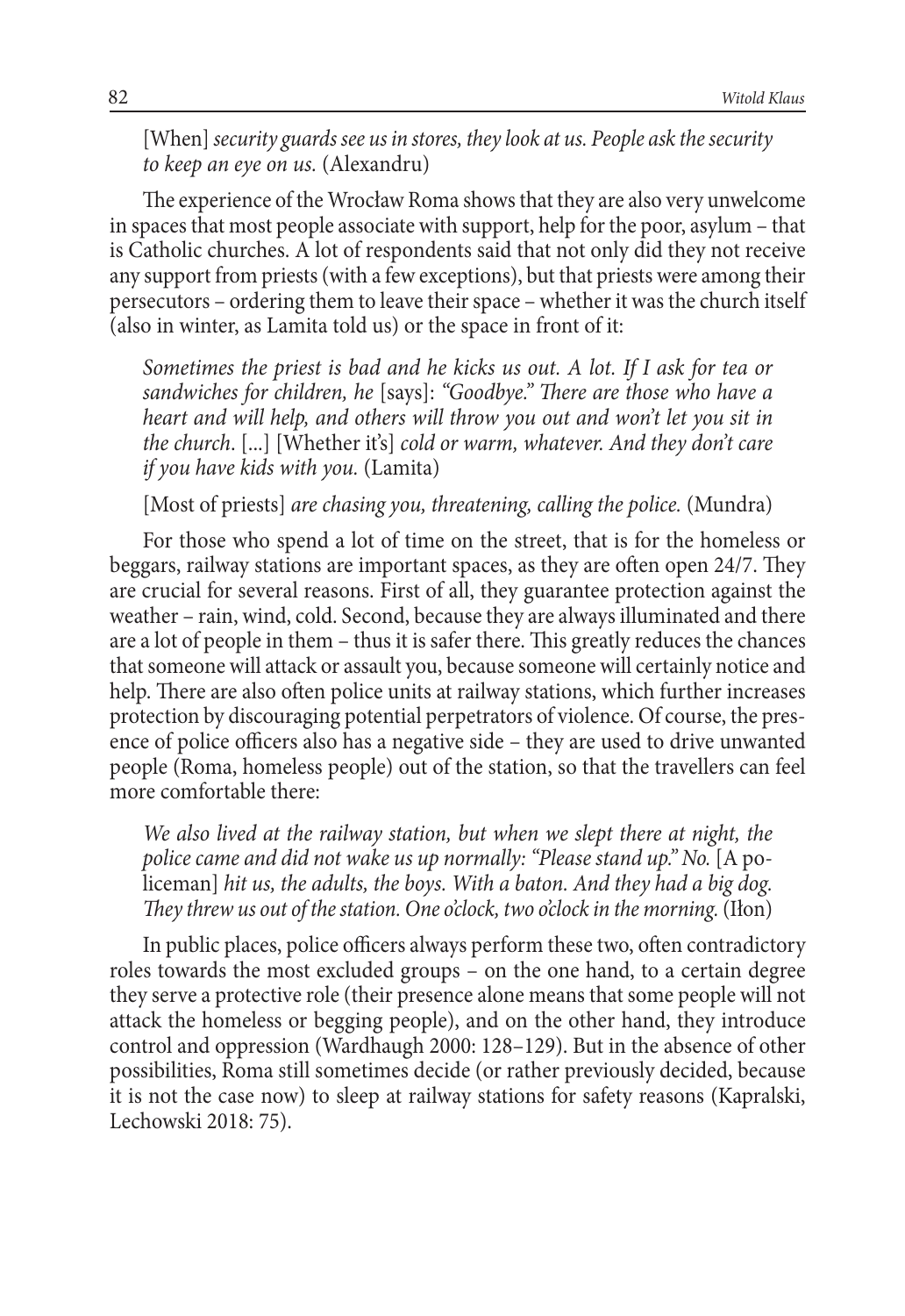#### **Conclusions**

Observation of the European countries' approach to migrant Roma over the last 30 years may lead to the conclusion that new migration policy solutions, which are later implemented on a larger scale, are first tested on this group, and then extended to further groups of migrants. The 1990s showed that the Roma were subject to what can now be called push back factors. European governments introduced various mechanisms aimed at preventing their arrival (including limiting the filing of asylum applications, which was a fairly common strategy used by the Roma in the 1990s) and facilitating their rapid expulsion from their territory (Sobotka 2003; Kreide 2019). Currently, exactly the same mechanisms are applied to refugees arriving in Europe from other continents (Klaus, Pachocka 2019). The question arises of what the practices of exclusion from space and ghettoization will be used for in the future.

Criminalization and excessive control of the Roma and their behaviour is possible because the representatives of this group can be considered to be Agambenian *homo sacer*. These are persons who are considered to not be part of society. They are seen as outlaws, and as such can be sacrificed because they are not subject to ordinary law, ordinary rules. On the contrary, they must be subject to exceptional rules, and if these do not exist, they must be created. In the eyes of society, by their behaviour (and often by their mere presence alone), *homo sacer* make it necessary to introduce a state of exception and to make them subject to extraordinarily regulations which also allow (or even require) the use of various forms of violence. The aim of the actions against these social outcasts or outlaws is to make them disappear from society and its territory. In this case, normal social relationships are also suspended in relation to them, hence "ordinary" people claim the right to behave towards *homo sacer* in ways that they would not allow themselves to use towards another member of society. This is where violent behaviour such as insulting, degrading or violating their physical integrity comes from. The rules of giving aid do not apply to *homo sacer* either – that is why it is possible to deprive them of the support of social welfare institutions (Agamben 1998).

The Roma are an interesting group that is visible and invisible at the same time. This is the term that Julia Wardhough (2000: 91–92) uses to describe how societies approach the homeless. They are invisible when it comes to helping them, noticing their victimisation, the violence they are subjected to, their needs. At the same time, their visibility is connected with the media and politicians identifying their actions as illegal, an "improper" use of public space, showing them to be a threat. Analogous terms for Roma are used by Huub van Baar, who emphasizes their "hyper-visibility" resulting from underlining, in public debate, the lowly position of Roma in the social structure, their deficits, as well as focusing in principle exclusively on the alleged threat posed by their presence. Hence, control and policing activities strongly focus on the Roma. At the same time, aid programmes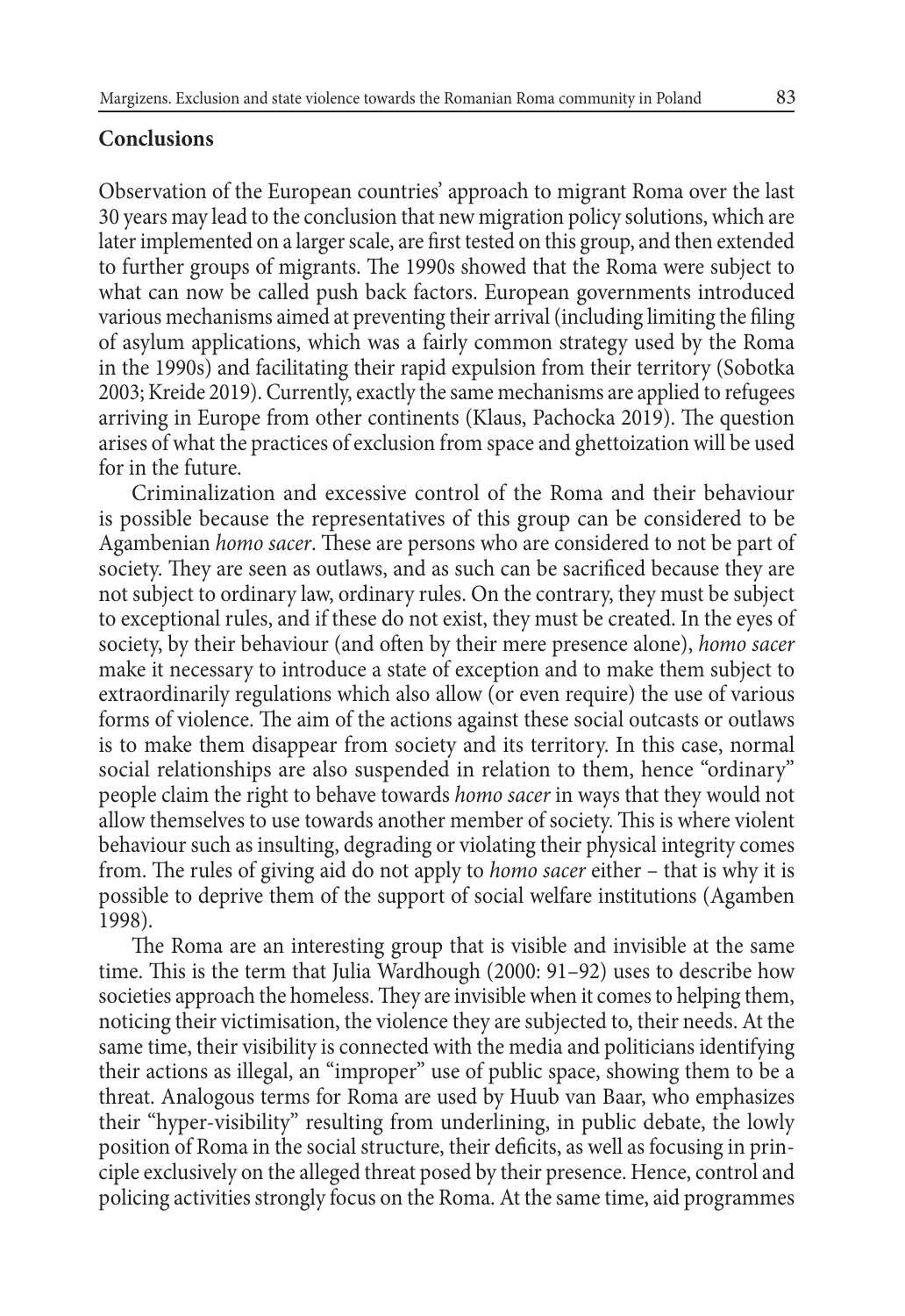aimed at providing social support in the areas of education, housing, prevention of discrimination tend to make the Roma "avisual". It can therefore be said that both the visibility and invisibility of the Roma have only negative consequences for the community (van Baar, Vermeersch 2017: 131–133; Powell, van Baar 2019: 94). This process was noticed by one of my interlocutors, Iłon, who explained that the process of noticing Roma in Wrocław and trying to help them, at the same time contributed to an increase in the aversion of the local community towards this group:

*Until our situation became a focus of the media, until* [Social Welfare Centre] *took care of us, it was different, it was good. People didn't know we had cars, they didn't know we were burning* [garbage] *in the stoves*. *Nobody abused us, we could do whatever we wanted. We were free men. There wasn't so much hate*. *It started 2–3 years ago when we moved out of the barracks. We appeared as new residents* [in the estate]. [...] *People* [Poles] *got upset that* [the Roma] *have cars, smoke, don't work, go begging.* (Iłon)

This example shows that the social support that is (and should be) offered to migrant Roma must be adequately communicated to the local community. In the absence of such communication, "welfare nationalism" (Barker 2017: 134) may appear, which consists of denying social support and the right to claim it to persons not considered to be members of a given community.

Let me return here to the concept of state crime and its victims as discussed above (Kauzlarich et al. 2001). The findings from the study are clearly in line with this theoretical perspective. They exposed actions by police officers using force against the Roma community to evict them from their homes, from the streets where they earn money, and to confiscate their earnings. In those behaviours we observed ignoring existing legislation when it was convenient for officers or allowed achieving other purposes, such as making public space a pleasant place for the society. But the presence of representatives of public institutions is not constant. They disappear and turn their backs when there is a need for help, for protection – be it against violent perpetrators or exclusion, poverty and hunger.

### **Declaration of Conflict Interests**

The author declared no potential conflicts of interest with respect to the research, authorship, and/or publication of this article.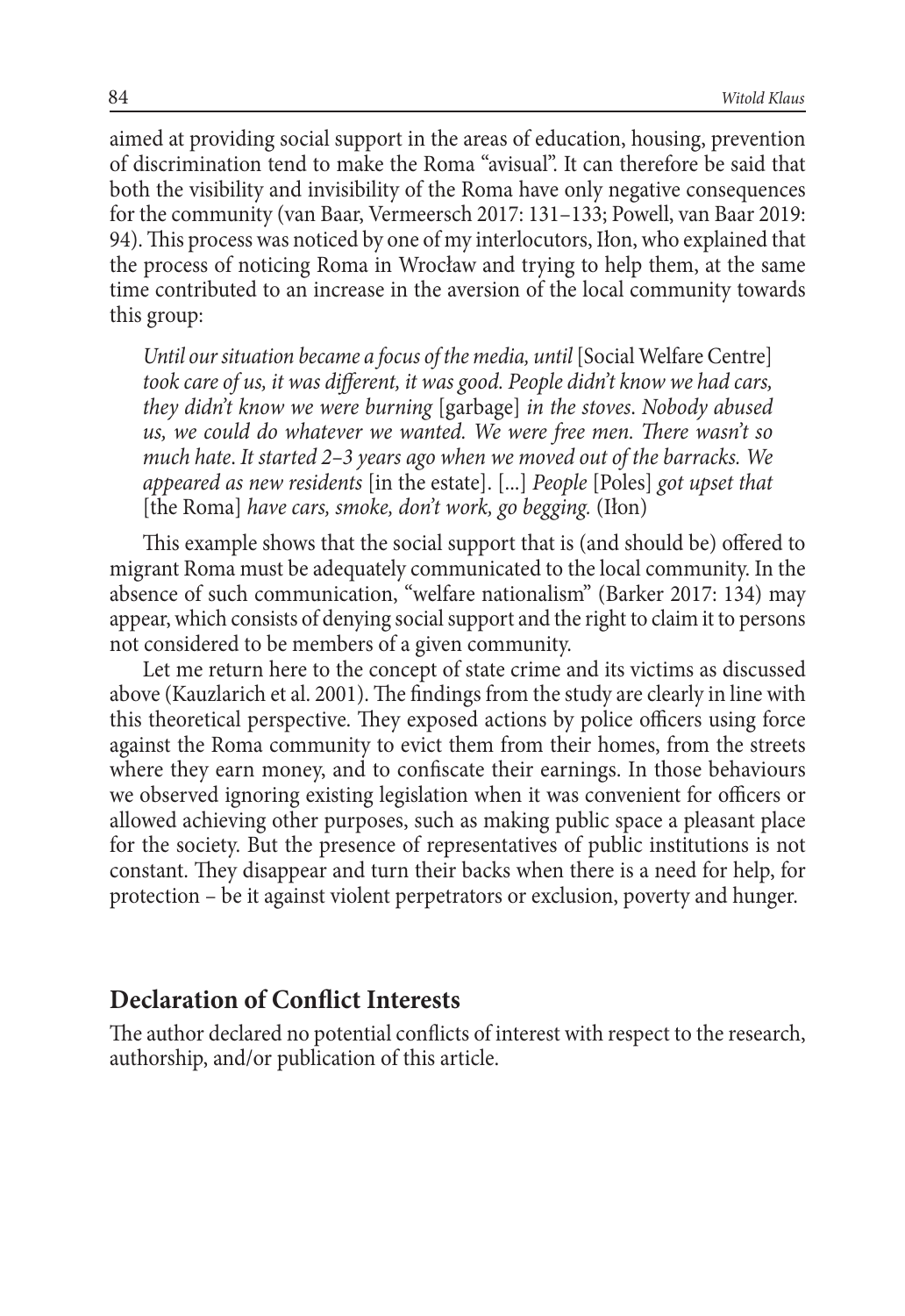# **Funding**

Research presented in this article was part of the project "Victimisation of Homeless People in Poland" financed by the National Science Centre, Poland under the grant number 2017/01/X/HS5/02035.

# **References**

- Achim V. (2004). *The Roma in Romanian History*. Budapest: Central European University.
- Agamben G. (1998). *Homo Sacer: Sovereign Power and Bare Life*. Stanford: Stanford University Press.
- Ahmed S. (2000). 'Who knows? Knowing strangers and strangerness.' *Australian Feminist Studies* 15(31), pp. 49–68. DOI 10.1080/713611918.
- Alliance against Antigypsyism (2017). Antigypsyism a Reference Paper. Available online: https://secureservercdn.net/192.169.221.188/abv.a52.myftpupload. com/wp-content/uploads/2017/07/Antigypsyism-reference-paper-16.06.2017. pdf.
- Arendt H. (1973). *The Origins of Totalitarianism*. New York: Harcourt, Brace, Jovanovich.
- Ashworth A. and Zedner L. (2015). *Preventive Justice*. Oxford: Oxford University Press.
- Baar H. van (2014). *'The emergence of a reasonable anti-gypsyism in Europe'*. In T. Agarin (ed.) *When Stereotype Meets Prejudice: Antiziganism in European Societies*. Stuttgart: Stuttgart-Verlag, pp. 27–43.
- Baar H. van (2017). 'Evictability and the biopolitical bordering of Europe.' *Antipode* 49(1), pp. 212–230. DOI 10.1111/anti.12260.
- Baar H. van and Vermeersch P. (2017). 'The limits of operational representations: Ways of seeing Roma beyond the recognition-redistribution paradigm.' *Intersections. East European Journal of Society and Politics* 3(4), pp. 120–139. Available online: https://doi.org/10.17356/ieejsp.v3i4.412.
- Barker V. (2017). 'Nordic vagabonds: The Roma and the logic of benevolent violence in the Swedish welfare state.' *European Journal of Criminology* 14(1), pp. 120–139. DOI 10.1177/1477370816640141.
- Burek W. (2007). 'Zakaz dyskryminacji w dostępie do dóbr i usług publicznie dostępnych w prawie polskim – uwagi wokół implementacji Dyrektywy Rasowej (2000/43/WE)' [Prohibition of discrimination in the field of access to and supply of goods and services which are avalaible to the public in Polish law. Remarks on implementation of the Race Equality Directive (2000/43/ EC)]. *Praca i Zabezpieczenie Społeczne* 12, pp. 9–15.
- Černušáková B. (2017). 'Roma: The invisible workforce of Ostrava.' *Race* & *Class* 58(4), pp. 98–105. DOI 10.1177/0306396816686275.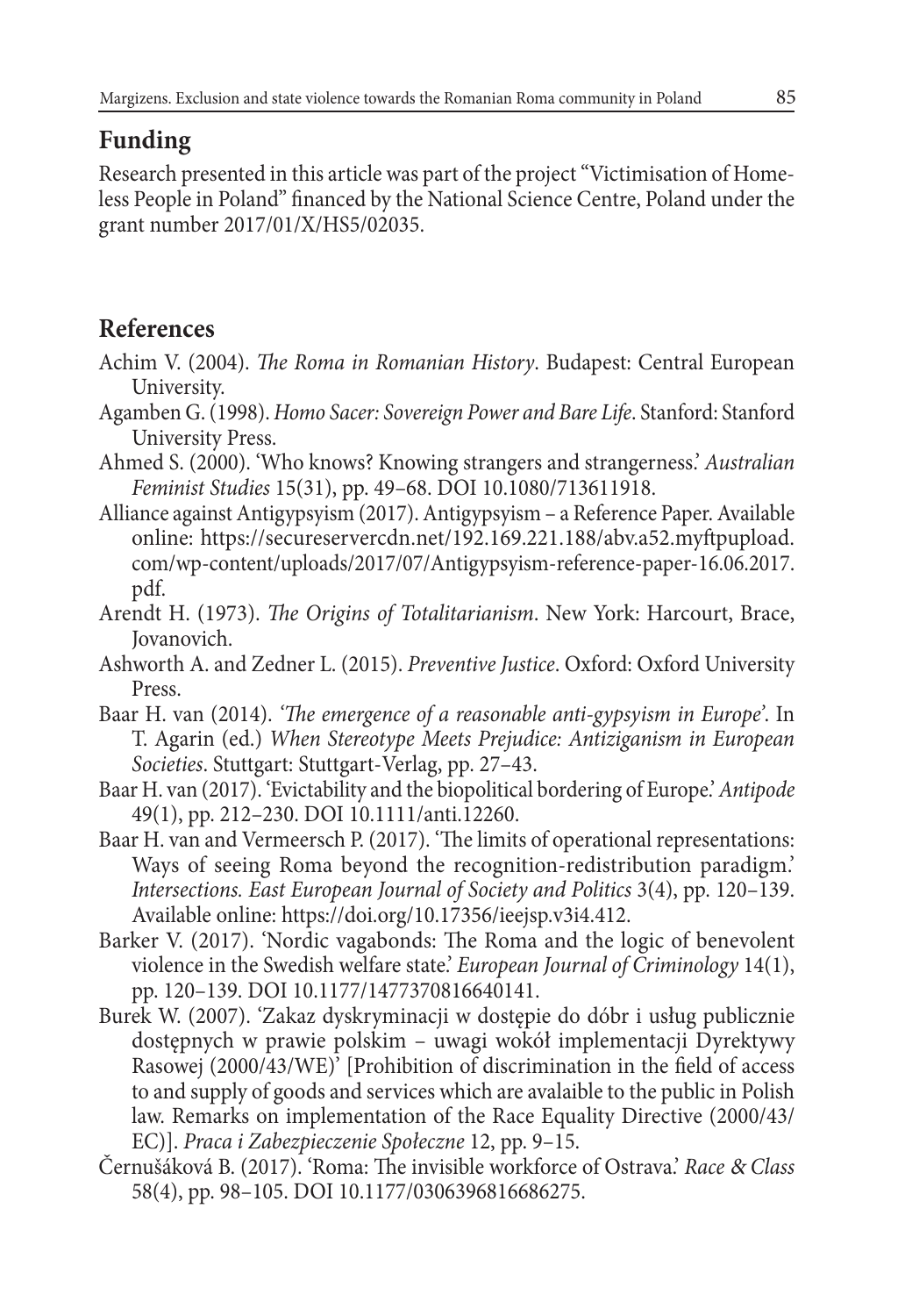- Crawford A. and Hutchinson S. (2016). 'Mapping the contours of "everyday security": Time, space and emotion.' *The British Journal of Criminology* 56(6), pp. 1184–1202. DOI 10.1093/bjc/azv121.
- Czarnota K. and Siemaszko K. (2015). *'Własnym głosem o sobie. Raport z badań'* [With our own voice about ourselves. Research report]. In T. Marcinkowski (ed.) *Własnym głosem o sobie. Imigranci romscy w Polsce* [With our own voice about ourselves. Roma immigrants in Poland]. Gorzów Wielkopolski: Zachodni Ośrodek Badań Społecznych i Ekonomicznych, pp. 94–109.
- De Genova N. (2019). *'The securitization of Roma mobilities and the re-bordering of Europe.'* In H. van Baar, A. Ivasiuc, and R. Kreide (eds.) *The Securitization of the Roma in Europe*. New York: Palgrave Macmillan, pp. 29–44.
- Djuve A.B., Friberg J.H., Tyldum G., and Zhang H. (2015). *When Poverty Meets Affluence. Migrants from Romania on the Streets of the Scandinavian Capitals*. Oslo: FAFO and Rockwool Foundation.
- Donnelly-Drummond A. (2016). 'Deserving of penalty and public outrage? The "gypsy" within the punitive city.' *Irish Probation Journal* 13, pp. 208–224.
- Douglas M. (1966). *Purity and Danger. An Analysis of Concepts of Pollution and Taboo*. London, New York: Routledge.
- Fox J.E., Moroşanu L., and Szilassy E. (2012). 'The racialization of the new European migration to the UK.' *Sociology* 46(4), pp. 680–695. DOI 10.1177/ 0038038511425558.
- Franko K. (2020). *The Crimmigrant Other: Migration and Penal Power*. Abingdon, New York: Routledge.
- Garland D. (2001). *The Culture of Control. Crime and Social Order in Contemporary Society*. Oxford: Oxford University Press.
- Hammar T. (2003). *'Denizen and denizenship.'* In A. Kondo and C. Westin (eds.) *New Concepts of Citizenship: Residential/Regional Citizenship and Dual Nationality/ Identity*. Stockholm: CEIFO, pp. 31–56.
- Hepworth K. (2012). 'Abject citizens: Italian "Nomad Emergencies" and the deportability of Romanian Roma.' *Citizenship Studies* 16(3–4), pp. 431–449. DOI 10.1080/13621025.2012.683256.
- Jaskułowski K. (2019). *The Everyday Politics of Migration Crisis in Poland Between Nationalism, Fear and Empathy*. Cham: Palgrave Macmillan.
- Kapralski S. and Lechowski P. (2018). 'Romani immigrants from Romania in Poland in the 1990s. Ethnographic observations.' *Baltic Worlds* 11(2–3), pp. 70–87.
- Kauzlarich D., Matthews R.A., and Miller W.J. (2001). 'Toward a victimology of state crime.' *Critical Criminology* 10, pp. 173–194.
- Klaus W. (2015). *'The relationship between poverty, social exclusion and criminality.'* In *Criminality and Criminal Justice in Contemporary Poland: Sociopolitical Perspectives*. Farnham, Burlington: Ashgate, pp. 51–72.
- Klaus W. (2019). 'Criminalisation of beggars: The causes and consequences of the phenomenon.' *Contemporary Central* & *East European Law* 133(1), pp. 132–141. Available online: https://doi.org/10.37232/cceel.2019.11.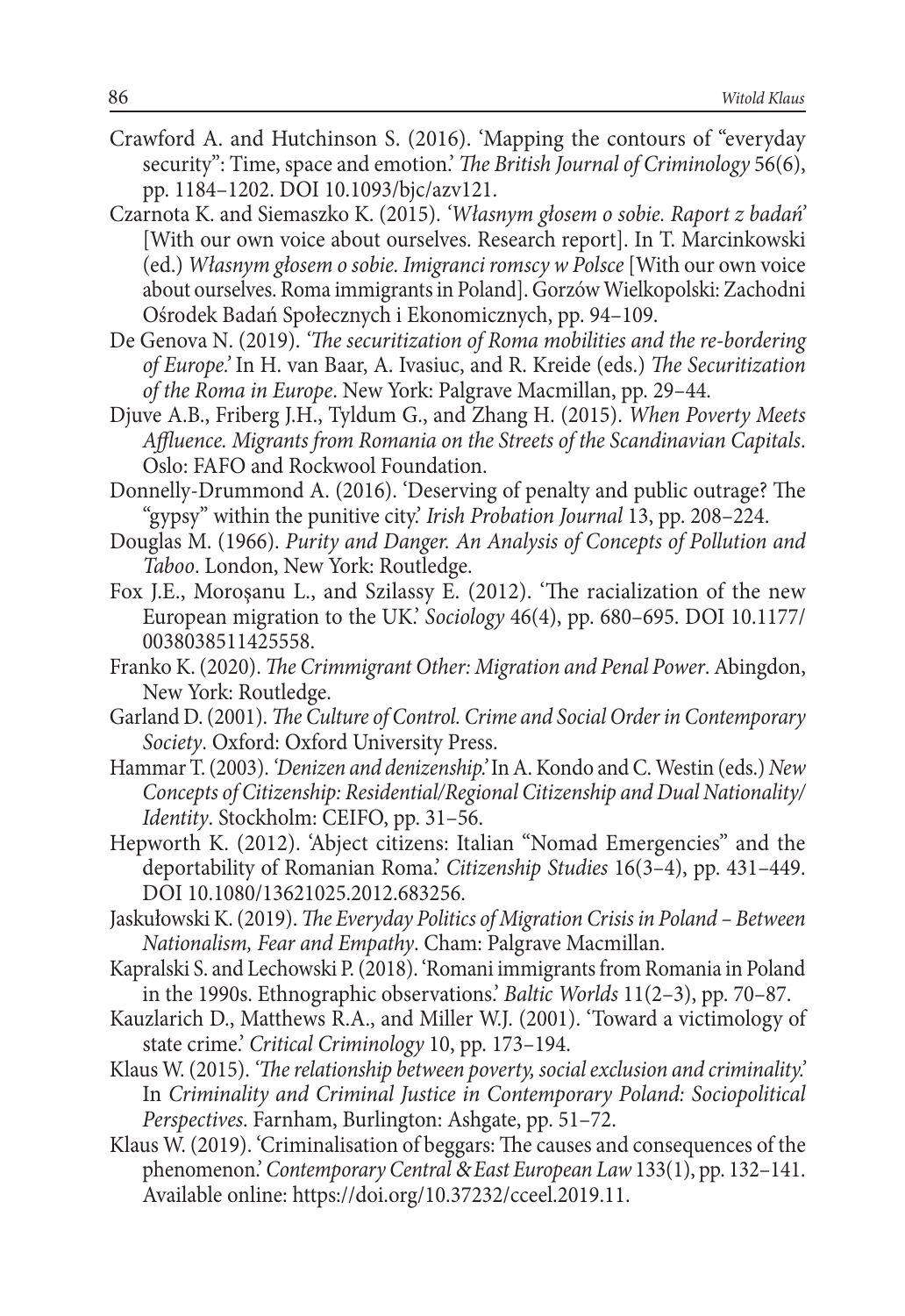- Klaus W., Lévay M., Rzeplińska I., and Scheinost M. (2018). *'Refugees and asylum seekers in Central-European Countries – reality, politics and the creation of fear in societies.'* In H. Kury and S. Redo (eds.) *Refugees and Migrants in Law and Policy Challenges and Opportunities for Global Civic Education*. Cham: Springer, pp. 457–494.
- Klaus W. and Pachocka M. (2019). 'Examining the Global North Migration Policies: A "push out – push back" approach to forced migration.' *International Migration* 57(5), pp. 280–293. DOI 10.1111/imig.12575.
- Kochenov D. (2019). *Citizenship*. Cambridge, London: The MIT Press.
- Kostka J. (2019). *'The migrating poor: Romanian Roma under social authoritarianism in Poland.'* In T. Magazzini and S. Piemontese (eds.) *Constructing Roma Migrants: European Narratives and Local Governance*. Cham: Springer International Publishing, pp. 155–173.
- Kreide R. (2019). *'Crossing (out) borders: Human rights and the securitization of Roma minorities.'* In H. van Baar, A. Ivasiuc, and R. Kreide (eds.) *The Securitization of the Roma in Europe*. New York: Palgrave Macmillan, pp. 45–66.
- Kristeva J. (1982). *Powers of Horror: An Essay on Abjection*. New York: Columbia University Press.
- Kupka P., Walach V., and Brendzová A. (2021). 'The poverty business: Landlords, illicit practices and reproduction of disadvantaged neighbourhoods in Czechia.' *Trends in Organized Crime* 24(2), pp. 227–245. DOI 10.1007/s12117-020- 09402-x.
- Lemke T. (2001). '"The birth of bio-politics": Michel Foucault's lecture at the Collège de France on neo-liberal governmentality.' *Economy and Society* 30(2), pp. 190–207. DOI 10.1080/03085140120042271.
- Manca M. and Vergnano C. (2019). *'When housing policies are ethnically targeted: Struggles, conflicts and contentions for a "possible city".'* In T. Magazzini and S. Piemontese (eds.) *Constructing Roma Migrants: European Narratives and Local Governance*. Cham: Springer International Publishing, pp. 91–108.
- Mireanu M. (2019). *'Security at the nexus of space and class: Roma and gentrification in Cluj, Romania.'* In H. van Baar, A. Ivasiuc, and R. Kreide (eds.) *The Securitization of the Roma in Europe*. New York: Palgrave Macmillan, pp. 115–136.
- Póczik S. (2012). *'Integration problems of the Roma in Europe and Hungary. Exclusion, persecution, deviance, crime and victimisation.'* In E.W. Pływaczewski (ed.) *Current Problems of the Penal Law and Criminology*. Warsaw: Wolters Kluwer, pp. 539–563.
- Powell R. and Baar H. van (2019). *'The invisibilization of anti-Roma racisms.'* In H. van Baar, A. Ivasiuc, and R. Kreide (eds.) *The Securitization of the Roma in Europe*. New York: Palgrave Macmillan, pp. 91–114.
- Pratt J. (2020). *Law, Insecurity and Risk Control: Neo-Liberal Governance and the Populist Revolt*. Cham: Palgrave Macmillan.
- Raithelhuber E. (2019). *'The stilled-other of the citizen. "Roma beggars" and regimes of (im)mobility in an Austrian city.'* In T. Magazzini and S. Piemontese (eds.)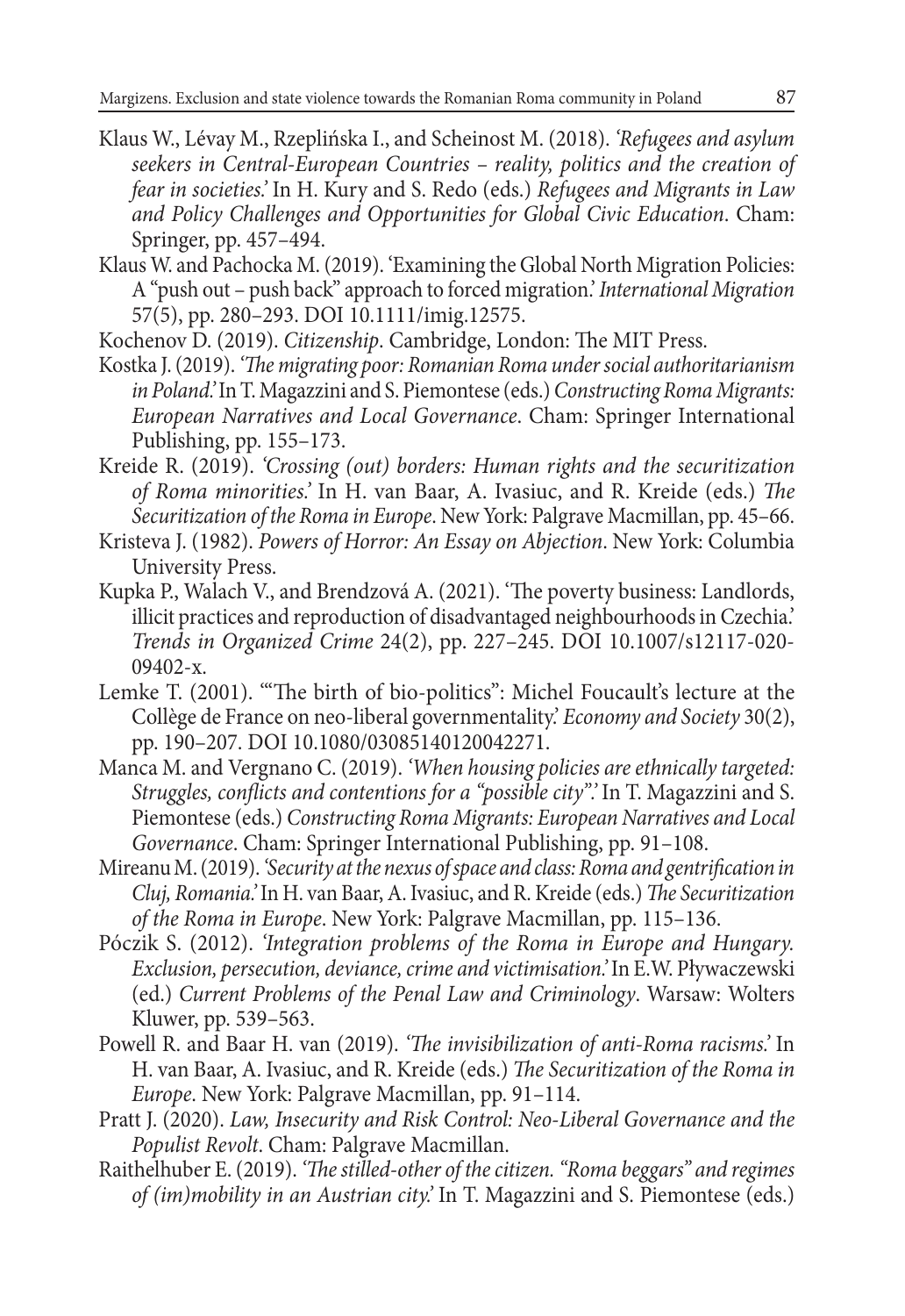*Constructing Roma Migrants: European Narratives and Local Governance*. Cham: Springer International Publishing, pp. 129–154.

- Ravnbøl C.I. (2019). *'Patchwork economies in Europe: Economic strategies among homeless Romanian Roma in Copenhagen.'* In T. Magazzini and S. Piemontese (eds.) *Constructing Roma Migrants: European Narratives and Local Governance*. Cham: Springer International Publishing, pp. 209–226.
- Ruggiu I. (2016). 'Is begging a Roma cultural practice? Answers from the Italian legal system and anthropology.' *Romani Studies* 26(1), pp. 31–62. DOI 10.3828/ rs.2016.2.
- Sandberg S. (2010). 'What can "lies" tell us about life? Notes towards a Framework of narrative criminology.' *Journal of Criminal Justice Education* 21(4), pp. 447–465. Available online: https://doi.org/10.1080/10511253.2010.516564.
- Sardelić J. (2019). 'Roma in times of territorial rescaling: An inquiry into the margins of European citizenship.' *Ethnopolitics* 18(4), pp. 325–339. DOI 10.1080/17449057.2019.1584495.
- Schuilenburg M. (2008). 'Citizenship revisited—denizens and margizens.' *Peace Review: A Journal of Social Justice* 20(3), pp. 358–365. DOI 10.1080/10402650802330238.
- Schuilenburg M. (2015). *The Securitization of Society. Crime, Risk, and Social Order*. New York, London: New York University Press.
- Sigona N. (2005). 'Locating "the gypsy problem". The Roma in Italy: Stereotyping, labelling and "nomad camps".' *Journal of Ethnic and Migration Studies* 31(4), pp. 741–756. DOI 10.1080/13691830500109969.
- Sobotka E. (2003). 'Romani migration in the 1990s: Perspectives on dynamic, interpretation and policy.' *Romani Studies* 13(2), pp. 79–121. DOI 10.3828/ rs.2003.4.
- Stefaniak A., Malinowska K., and Witkowska M. (2018). *'Kontakt międzygrupowy i dystans społeczny - wyniki Polskiego Sondażu Uprzedzeń 2017'* [Intergroup contact and social distance – the findings of the Polish Prejudice Survey 2017]. In A. Stefaniak and M. Winiewski (eds.) *Uprzedzenia w Polsce 2017. Oblicza przemocy międzygrupowej* [Prejudice in Poland. The faces of intergroup violence]. Warszawa: Wydawnictwo Liberi Libri, pp. 253–280.
- Udvarhelyi É.T. (2014). '"If we don't push homeless people out, we will end up being pushed out by them": The criminalization of homelessness as state strategy in Hungary.' *Antipode* 46(3), pp. 816–834. DOI 10.1111/anti.12068.
- Vermeersch P. (2019). 'Victimhood as victory: The role of memory politics in the process of de-Europeanisation in East-Central Europe.' *Global Discourse: An Interdisciplinary Journal of Current Affairs* 9(1), pp. 113–130. DOI 10.1332/2 04378918X15453934506003.
- Vrăbiescu I. (2019). *'Dwelling in Limbo. Temporality in the governance of Romani migrants in Spain.'* In T. Magazzini and S. Piemontese (eds.) *Constructing Roma Migrants: European Narratives and Local Governance*. Cham: Springer International Publishing, pp. 109–128.